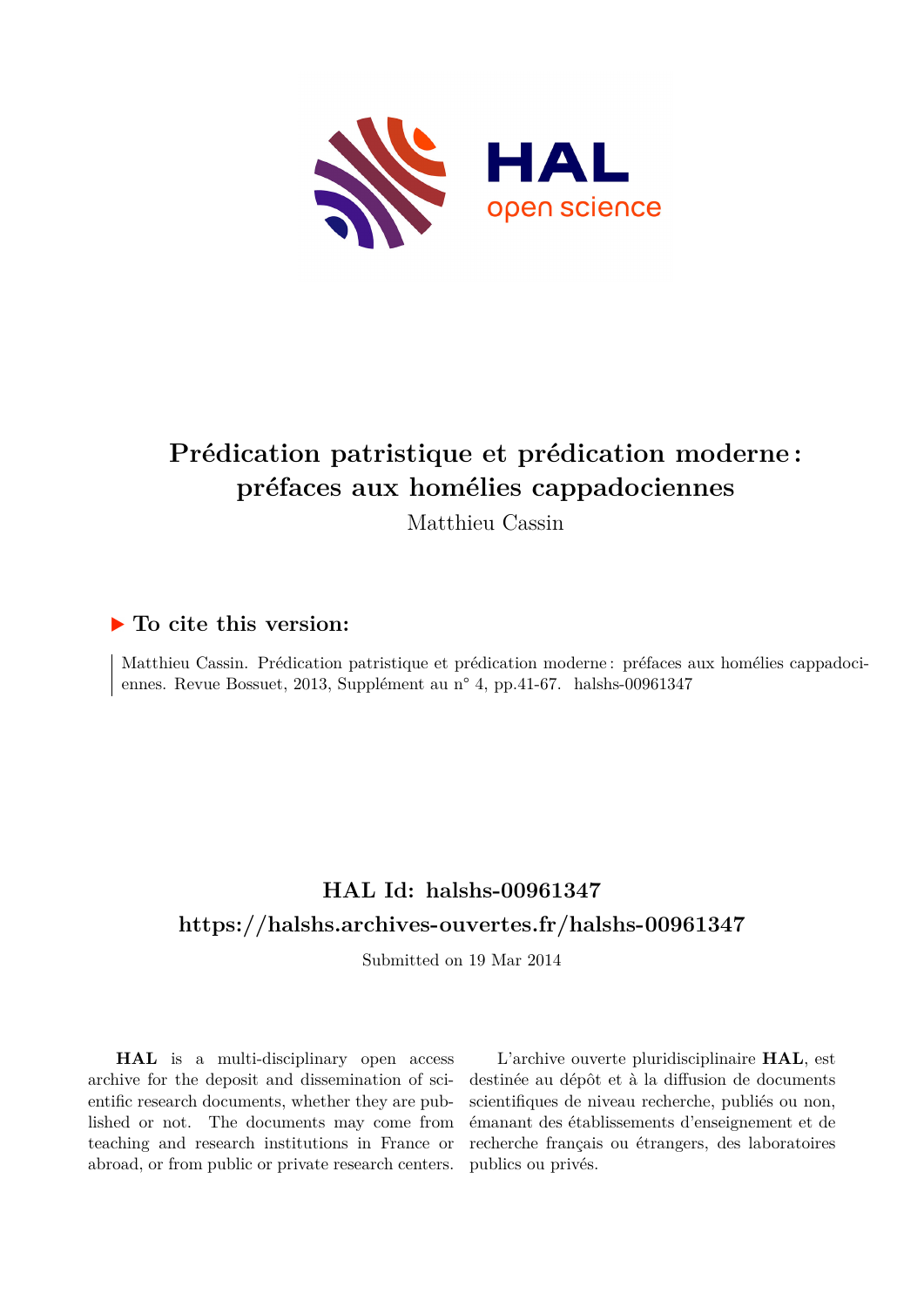### **PRÉDICATION PATRISTIQUE ET PRÉDICATION MODERNE :** PRÉFACES AUX HOMÉLIES CAPPADOCIENNES

Une homélie de Grégoire de Nysse, intitulée Sur la divinité du Fils et de l'Esprit et sur Abraham et prononcée en mai 383 à Constantinople, connut trois éditions successives dans les quarante dernières années du xvie siècle<sup>1</sup>. En 1564, Joachim Camerarius l'ancien (1500-1574)<sup>2</sup> donna la première édition du texte grec de ce discours, avec une traduction latine<sup>3</sup>; l'avis au lecteur, qui suit le texte et la traduction, comporte un éloge de l'action oratoire des grandes figures intellectuelles et du rôle de l'éloquence dans la bonne marche de l'Église, en particulier lorsqu'il s'agit de repousser des hérétiques. Camerarius retient, pour le domaine grec, les auteurs suivants : Clément d'Alexandrie, Eusèbe de Césarée, Grégoire de Nysse et

1. Sur ce texte, voir M. Cassin, « De deitate Filii et Spiritus sancti et in Abraham », dans Gregory of Nyssa : The Minor Treatises on Trinitarian Theology and Apollinarism. Proceedings of the 11th International Colloquium on Gregory of Nyssa (Tübingen, 17-20 September 2008), éd. V. H. Drecoll, M. Berghaus, (Supplements to Vigiliae christianae 106), Leyde, 2011, p. 277-311. Pour les trois éditions successives, leurs auteurs et les contextes qui les ont vues naître, voir M. Cassin, « Le discours Sur la divinité du Fils et de l'Esprit de Grégoire de Nysse : intérêt littéraire et controverse religieuse », dans Lire les Pères de l'Église entre Renaissance et Réforme. Six contributions sur la réception de la patristique entre le XV<sup>e</sup> et le XVII<sup>e</sup> siècle, éd. A. Villani, Paris, 2013, p. 149-173.

Je remercie Christophe Bourgeois pour ses remarques précieuses, ainsi que Simon Icard, qui a bien voulu relire lui aussi ce texte.

2. Voir la notice biographique et bibliographique de F. W. Bautz : http://www.bbkl.de/c/camerarius j.shtml. On utilisera avec précaution l'ouvrage de S. Kunkler, Zwischen Humanismus und Reformation. Der Humanist Joachim Camerarius (1500-1574) im Wechselspiel von pädagogischem Pathos und theologischem Ethos (Theologie, Texte und Studien 8), Hildesheim, Zürich, New York, 2000; voir la recension, très critique, de L. Mundt, Wolfenbütteler Renaissance-Mitteilungen, 24, 2002, p. 149-158. Pour un état des recherches sur l'homme et l'humaniste, voir plutôt l'introduction de L. Mundt, Joachim Camerarius, Eclogae / Die Eklogen, mit Übersetzung und Kommentar (NeoLatina 6), Tübingen, 2004.

3. Του έν δσίοις πατρός Γρηγορίου έπισκόπου Νύσσης λόγοι δύο, είς περί θεότητος υίου καί πνεύματος, έτερος είς το άγιον καί σωτήριον πάσχα. Orationes duae Gregogorii [sic] episcopi Nyssae, una de Filii et Spiritus sancti Deitate, altera dicta die Paschatos, Conversae in latinum sermonem a Joachimo Camerario Pabepergensi [sic] Lipsiae In officina Voegeliana, Anno M. D. LXIIII.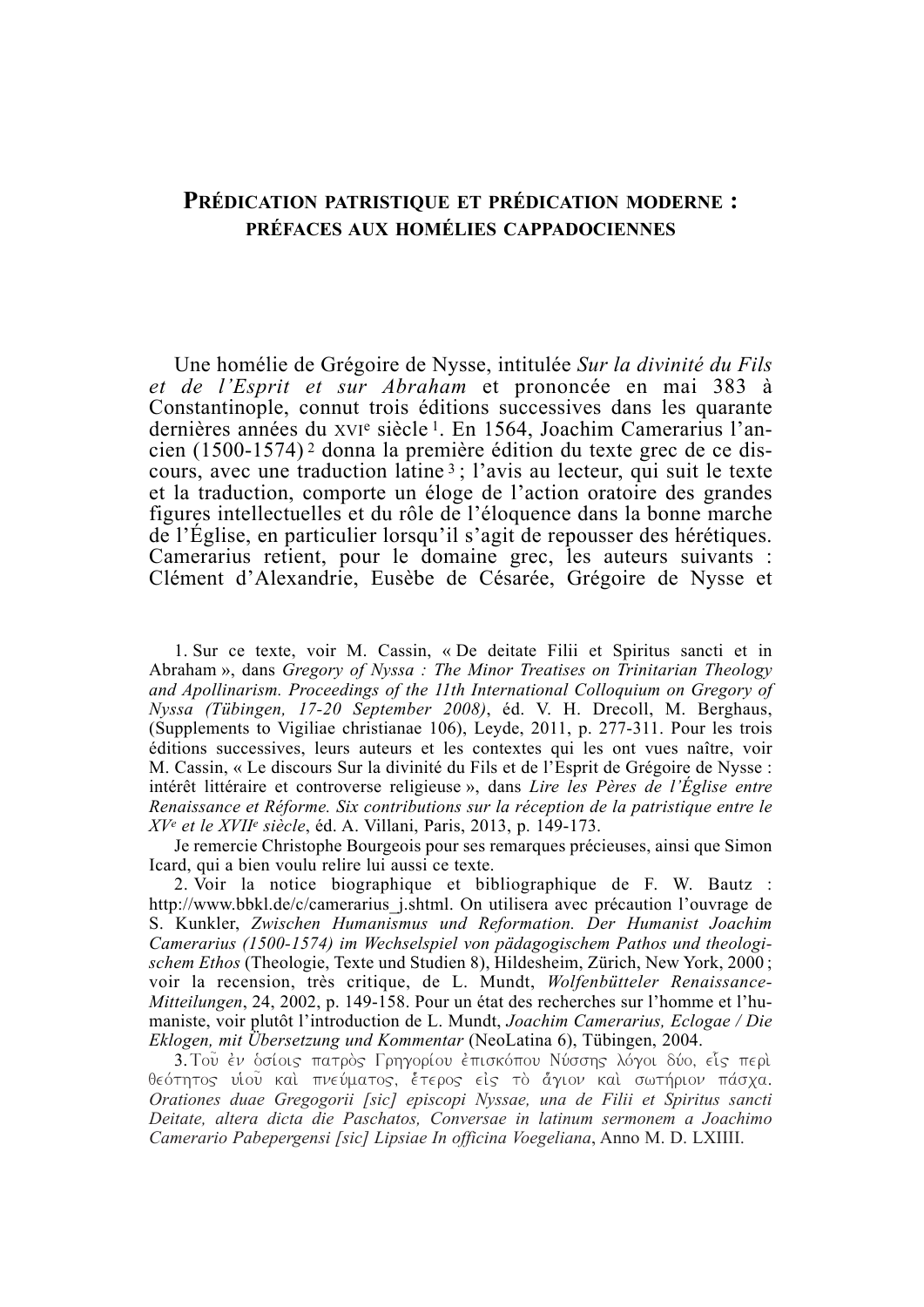Grégoire de Nazianze, Basile de Césarée et Jean Chrysostome<sup>4</sup>. Dans son Avis. l'éditeur et traducteur ne fait aucune mention du contenu du discours, qui semble donc publié comme un simple exemple de l'art oratoire chrétien; cet Avis est d'ailleurs commun à deux discours du même auteur patristique, publiés dans le même volume, et qui n'ont aucun rapport thématique.

C'est cette édition qui a été l'occasion de l'enquête ici présentée, puisqu'elle peut laisser supposer qu'on pourrait trouver, dans le corpus défini ci-dessous, des éléments pour comprendre la place accordée aux Pères grecs, et en particulier Cappadociens, comme modèles d'une rhétorique religieuse, voire d'une rhétorique de la chaire. Pourtant, cette orientation paraît, à plus ample examen, trompeuse, puisqu'on trouve rarement des éléments plus précis que ceux qui sont présents chez Camerarius. Les motifs donnés pour expliquer ces publications sont rarement plus explicites que ceux que nous avons relevés chez Camerarius. Les deux autres éditions du même texte de Grégoire conduisent à des conclusions semblables, voire plus restrictives : en effet, la préface de l'édition et traduction que Laurent Sifanus (1510-1579) publia en 1568 porte essentiellement sur les manuscrits qu'il a utilisés et sur les circonstances de la publication, qui visait à compléter le volume d'Opera de Grégoire de Nysse qu'il avait donné en latin, daté de 1562<sup>5</sup>. Dans le volume de 1591, David

4. Ff. E1v-E2 : « Non modo ut consensione generali, idest Catholicae Ecclesiae autoritate, confirmetur sententia uera atque recta de rebus diuinis, quae est δρθόδοξος γνωσις και πίστις άγία, sed ut cogitatione etiam et elocutione consentanea atque bona, id est, έλλογίμω λόγω studii et obsequii humani celebretur, λόγος και υίδς συναίδιος αιδίου θεου πατρός, et hoc etiam diligentiae in ipso colendo officium praestetur, secundum ipsius quoque tempore et quaque occasione uoluntatem et sententiam. Possunt enim certe et his scriptis animi, disciplina liberali percoli, cum in plurimis et multa orationis lumina emineant, et sententiarum bonitas atque splendor insit, ut neque copie, neque ornatu illa deficiantur. Quamuis istam autores laudem non affectarint, ac aliud habuerint propositum, nimirum simplicem purae doctrinae celestis expositionem. Sed hoc tamen donum et ipsum largitus est Ecclesiae suae filius Dei Dominus noster Iesus Christus per Spiritum sanctum suum, ut, cum opus esset, in hac conspiceretur etiam disertae et eruditae copiosaeque orationis pulcerrima species, cuius aliqui facultate praediti essent, ad refellendum ex aduersariis eos, qui illa excellere reliquis uellent, et solerent ostentare. Tales potissimum fuerunt apud Graecos Clemens Alexandrinus, Eusebius, Gregorii duo et Basilius, et Iohannes quoque cognomento Chrysostomus. Quod non commemoratur a me, ut de aliorum praestantia aliquid detrahatur, sed ut praedicentur merita laude eorum, quos nominauimus eximia opera, quae ad nos peruenerunt, et a me maiore assiduitate quam alia aliorum sunt pellecta. »

5. Theophylacti Bulgariae archiepiscopi explicationes in acta apostolorum concise ac breuiter ex Patribus collectae, Graece nunc primum editae ex Bibliotheca Clarissimi uiri Johannis Sambuci Pannonii Tirnauiensis, cum interpretatione Latina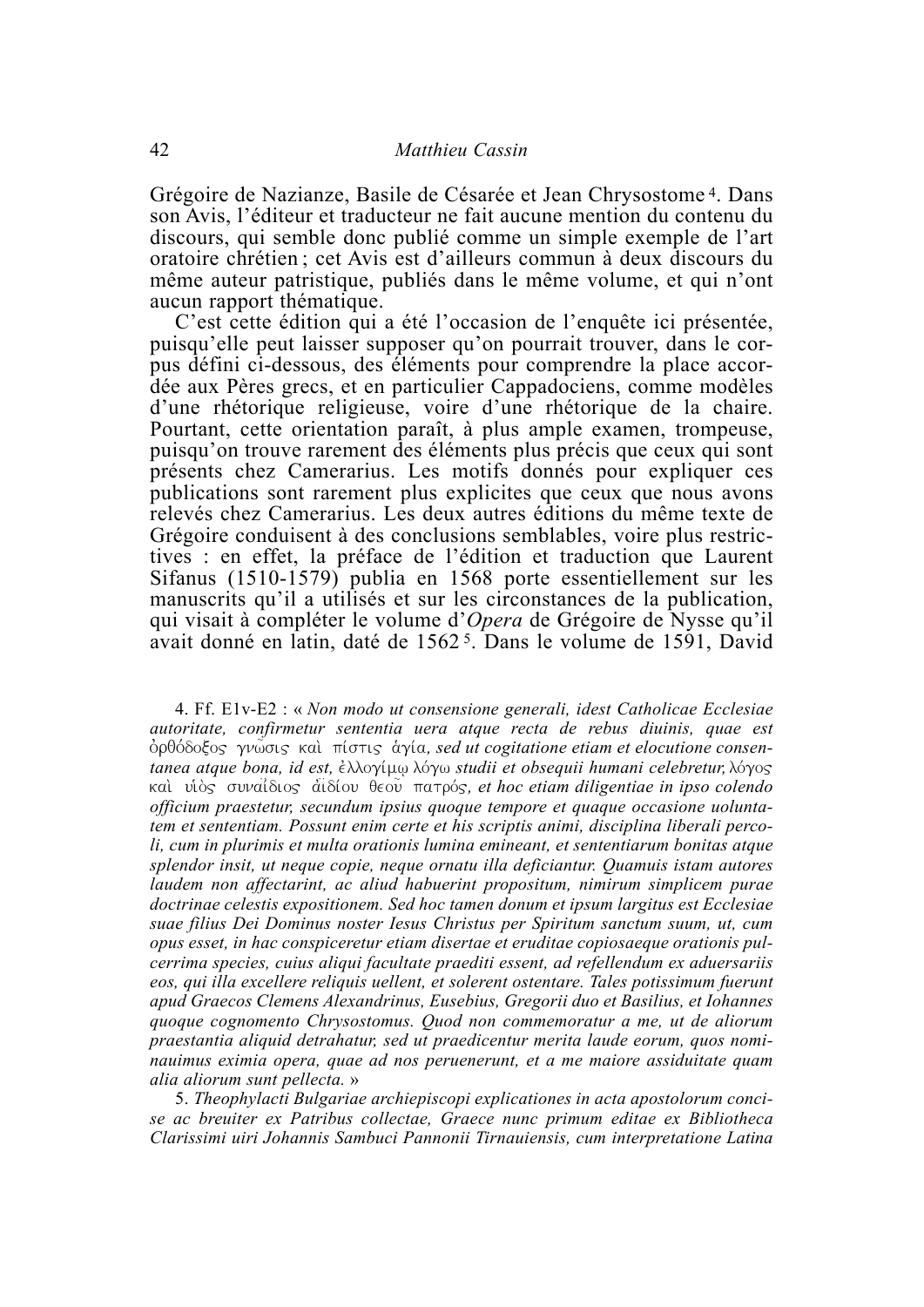Hoeschel (1556-1617) affirme vouloir améliorer le texte existant, même si le point de départ de sa préface correspond à l'objet principal du discours, à savoir l'hérésie en matière trinitaire 6.

La question de départ s'élargit donc un peu et pourrait être reformulée ainsi : quels sont les motifs qui conduisent à éditer et surtout à traduire, en latin ou en langue moderne, des homélies cappadociennes, hors des grandes entreprises d'Opera omnia? Pourquoi ces textes, certes brefs et de ce fait plus aisés à traiter, attirent-ils l'attention de leurs futurs traducteurs, et dans quelle optique, pour quel public et dans quel contexte ces traductions sont-elles élaborées? Autrement dit, comment la prédication cappadocienne est-elle reçue à l'époque classique?

Après cette entrée en matière, il convient de définir les limites données à cette enquête. Le point de vue est ici celui d'un patrologue et est défini, ce qui est sans doute une limite majeure, principalement en fonction de critères extérieurs à la période moderne. Le corpus retenu concerne les homélies conservées de trois auteurs, généralement regroupés sous le titre générique de Pères cappadociens, Basile de

Laurentii Sifani Prunsfeldii, I.V.D. His accesserunt orationes quinque diuersorum Patrum, nempe Gregorii Nysseni, Amphilochii Iconii, Ioannis Chrysostomi, Cyrilli & Timothei Hierosolymorum presbyteri. Item Gregorii Nysseni oratio de Deitate Filii & Spiritus sancti. Eodem Laurentio Sifano interprete. Coloniae, Apud Haeredes Arnoldi Birckmanni. Anno M. D. LXVIII. Sur ce personnage, voir la notice du *Biographisch-Bibliographisches Kirchenlexicon*, avec ample bibliographie : http://www.bbkl.de/s/sifanus 1 r.shtml, ainsi que L. Böninger, « Sifanus, Laurentius», dans Biographisches Lexikon der Ludwig-Maximilians Universität München. Teil I : Ingolstadt-Landshut 1472-1826, éd. L. Boehm et alii (Ludovico Maximilanea 18), Berlin, 1998, p. 399-400, qui n'apporte pas d'élément supplémentaire.

6. Oratio S. Gregorii, Episcopi Nysseni, De Filii et Spiritus sancti Deitate, e codicis m.s. Reipublicae Augustanae nitori atque integritati restituta. Studio et opera *Dauidis Hoeschelii* A. M. D. CXI. A la fin du volume : Augustae Vindelicorum excudebat Michael Manger. Sur le personnage, voir en particulier les deux notices de Biographie  $(http://www.deutsche$ l'Allgemeine Deutsche biographie.de/artikelADB pnd118705695.htm) et de la Neue Deutsche Biographie (http://www.deutsche-biographie.de/artikelNDB pnd118705695.htm), et l'étude assez fouillée qui lui est consacrée dans le volume sur les bibliothécaires d'Augsbourg (R. Schmidbauer, Die Augsburger Stadtbibliothekare durch vier *Jahrhunderte* [Abhandlungen zur Geschichte der Stadt Augsburg : Schiftenreihe des Stadtarchivs Augsburg 10], Augsburg, 1963, p. 101-112). Voir également les pages consacrées à Hoeschel et au contexte d'Augsbourg dans J.-L. Quantin, « Du Chrysostome latin au Chrysostome grec. Une histoire européenne (1588-1613) », dans Chrysostomosbilder in 1600 Jahren. Facetten der Wirkungsgeschichte eines Kirchenvaters, éd. M. Wallraff, R. Brändle (Arbeiten zur Kirchengeschichte 105), Berlin, New York, 2008, p. 267-346, ici p. 289-300, avec la bibliographie afférente.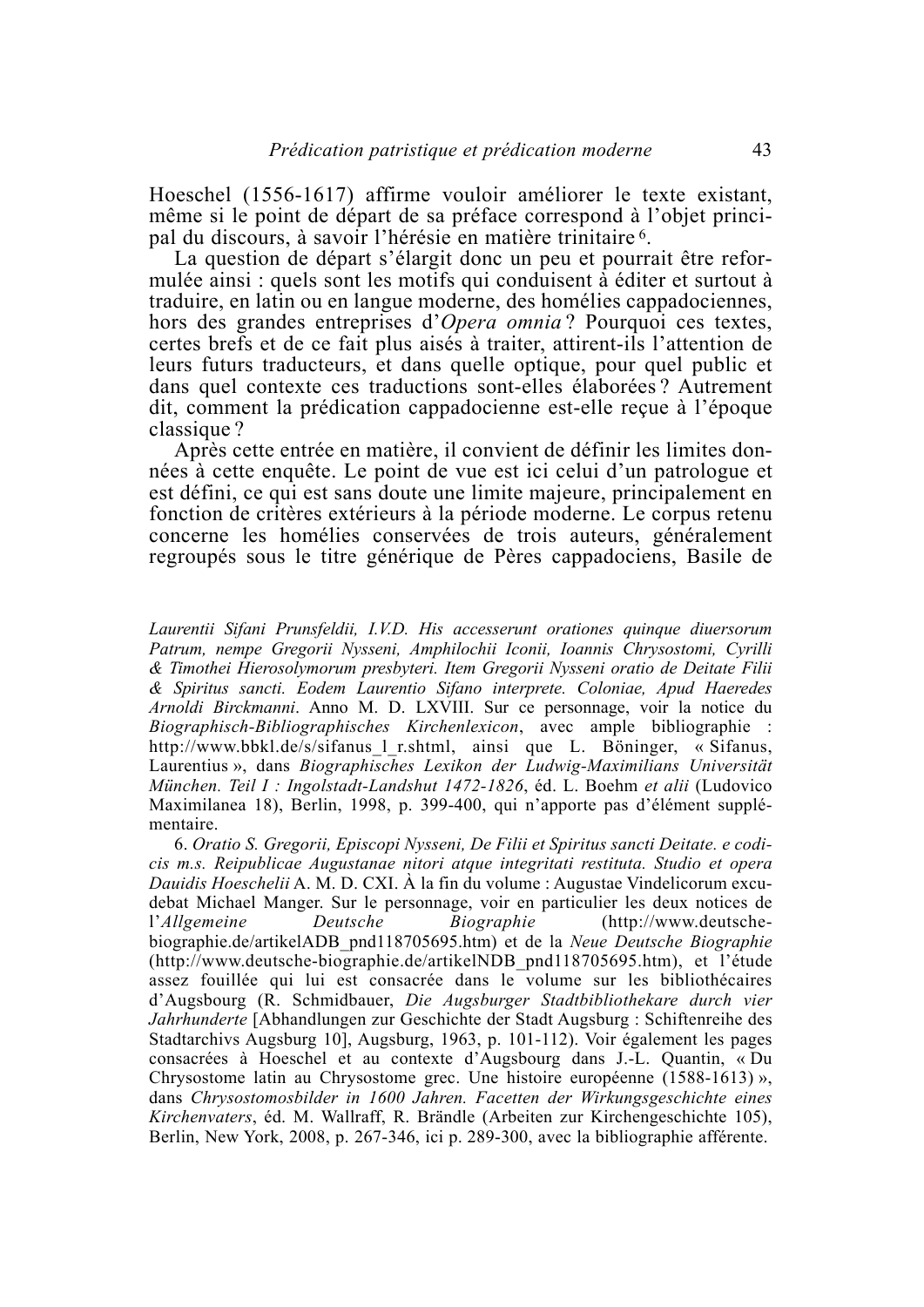Césarée (v. 329-septembre 378), son frère Grégoire de Nysse (v. 335ap. 394) et leur ami Grégoire de Nazianze (v. 330-v. 390). La Clavis *Patrum Graecorum*<sup>7</sup> recense, pour ces trois auteurs, 51 textes de nature oratoire pour Basile (plus de nombreuses pièces inauthentiques)<sup>8</sup>. 45 discours pour Grégoire de Nazianze<sup>9</sup> et 62 textes pour Grégoire de Nysse<sup>10</sup>, auxquels il faut de nouveau ajouter des inauthentiques. Cependant, ce corpus se réduit si l'on laisse de côté les séries homilétiques qui constituent en fait des commentaires, plus ou moins suivis, sur tel ou tel livre biblique <sup>11</sup>. Les homélies inauthentiques ont également été écartées, alors même qu'elles n'ont pas forcément été considérées comme telles à l'époque moderne. On verra d'ailleurs, à propos d'une homélie de Basile dont Érasme avait contesté l'authenticité, que la critique en ce domaine peut n'être pas sans intérêt, mais apporte fort peu au domaine de la prédication.

L'objet propre de la présente étude est constitué par les préfaces et dédicaces des éditions, mais surtout des traductions, qu'elles soient latines ou en langues modernes, des homélies isolées des trois Cappadociens<sup>12</sup>. Dans les *Opera omnia*, qui ne sont pas étudiés ici, la

7. M. Geerard, F. Glorie, J. Noret, J. Desmet, Clavis Patrum Graecorum (Corpus Christianorum), Turnhout, 1974-2003 (5 vol., 1 Supplément et des Addenda); abrégée CPG.

8. CPG 2835 (9 homélies), 2836 (14 homélies), 2845-2866, 2868-2869, 2910, 2912-2914. Ne sont pas pris en compte les « Sermons ascétiques » (CPG 2888-2894), qui ont une tradition propre et sont liés au corpus des Ascétiques de Basile.

9. CPG 3010.1-45.

10. CPG 3147, 3157 (8 homélies), 3158 (15 homélies), 3160 (5 homélies), 3161 (8 homélies), 3168-3183, 3185-3192, 3194.

11. C'est-à-dire CPG 2835, 2836, 3157, 3158, 3160, 3161; on obtient alors les totaux suivants : Basile, 28; Grégoire de Nysse, 26. Pas de changement pour le corpus Grégoire de Nazianze.

12. Le repérage des livres étudiés à été fait à partir des répertoires spécialisés réalisés pour les Cappadociens : M. Altenburger, F. Mann, *Bibliographie zu Gregor von* Nyssa. Editionen, Übersetzungen, Literatur, Leyde, New York, Copenhague, Cologne, 1988; P. J. Fedwick, Bibliotheca Basiliana universalis. A Study of the Manuscript Tradition of the Works of Basil of Caesarea (Corpus christianorum), Turnhout, 1993-2004; des études sur les traductions latines : A. C. Way, « Gregorius Nazianzenus », dans Catalogus translationum et commentariorum : Medieval and Renaissance Latin Translations and Commentaries. Annotated Lists and Guides, éd. P. O. Kristeller, E. Cranz, Washington, 1971, t. 2, p. 43-192; H. Brown-Witcher, « Gregorius Nyssenus », dans Catalogus translationum et commentariorum : Medieval and Renaissance Latin Translations, éd. E. Cranz, P. O. Kristeller, Washington, 1984, t. 5, p. 1-250; I. Backus, Lectures humanistes de Basile de Césarée. Traductions latines (1439-1618) (Études augustiniennes, série Antiquité 125), Paris, 1990; enfin à partir d'une recherche plus empirique dans les catalogues informatisés de la BnF et de diverses bibliothèques parisiennes.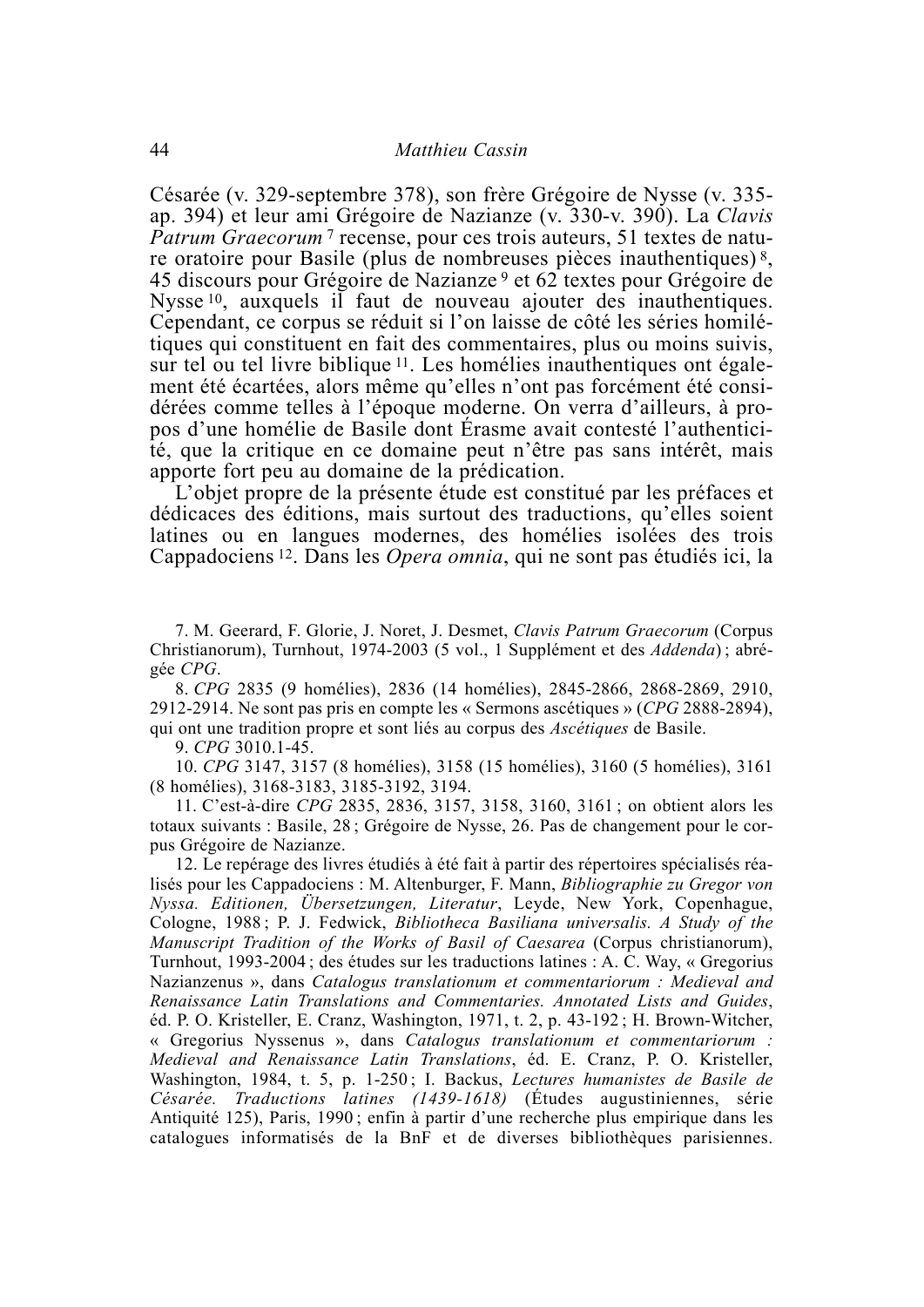prédication est absorbée dans une masse beaucoup plus considérable et les préfaces couvrent alors des champs plus vastes, qu'il faudrait étudier comme tels <sup>13</sup>. Si les traductions latines prédominent, les traductions en langue moderne ne sont pas à négliger, dans la mesure où elles sont sans doute largement utilisées par les prédicateurs<sup>14</sup>. La période couverte déborde volontairement le champ chronologique de l'époque classique, puisque les publications étudiées vont du début du XVIe siècle jusqu'à la fin du XVIII<sup>e</sup>. En l'état, il y a moins évolution chronologique, sauf peut-être sur un point, que disparités de motivations et de contextes : il faudrait un échantillon plus large et mieux réparti à travers les siècles pour pouvoir proposer un diagnostic plus précis.

I. CONTEXTE : LES HOMÉLIES PATRISTIQUES ET LES MOYENS D'Y **ACCÉDER** 

Le sujet ici abordé est à la fois très bien défriché et peu étudié en lui-même <sup>15</sup>. Jamais, à ma connaissance, on ne s'est affronté autrement

L'échantillon retenu ne prétend pas à l'exhaustivité, mais il devrait être suffisamment étendu pour que les conclusions en soient probantes.

13. Il faudrait sans doute compléter l'enquête dans le cas des Discours de Grégoire de Nazianze, dont le rassemblement a pu donner lieu à des commentaires de type rhétorique, au contraire des *Opera* des deux autres auteurs, où les sermons ne sont pas la pièce principale ou du moins unique.

14. Voir par exemple ce que suggère M.-A. Calvet-Sébasti, « La traduction française des Pères grecs », dans Les Pères de l'Église au XVII<sup>e</sup> siècle. Actes du colloque de Lyon, 2-5 octobre 1991, éd. B. Meunier, E. Bury, Paris, 1993, p. 337-354, ici p. 339 : « Contrairement à ce que laisse supposer la "simplicité" qui le définit, ce public [celui des traductions en langues modernes] est surtout celui des ecclésiastiques et des religieux qui trouvent de plus en plus dans la lecture en français des Pères de l'Église une aide à la prédication et à la méditation; mais il est aussi celui des laïcs désireux de s'instruire. »

15. On signalera en particulier l'étude magistrale de J.-L. Quantin, Le Catholicisme classique et les Pères de l'Église. Un retour aux sources (1669-1713) (Études augustiniennes, série Moyen-Âge et Temps modernes 33), Paris, 1999, ainsi que plusieurs études dans Les Pères de l'Église au XVII<sup>e</sup> siècle. Actes du colloque de Lyon, 2-5 octobre 1991, éd. B. Meunier, E. Bury, Paris, 1993; on pourra aussi se reporter aux éléments rassemblés par S. Icard, « Saint Jean Chrysostome : un modèle d'exégèse pour la prédication classique ? », Revue Bossuet 2, 2011, p. 89-103, ainsi que id., « Exégèse et prédication : le modèle patristique dans les réflexions sur l'éloquence sacrée à la fin du XVII<sup>e</sup> siècle », dans J.-P. Gay, Ch.-O. Sticker-Metral (éds.), Les Métamorphoses de la théologie, Paris, 2012, p. 69-84 (je remercie Simon Icard qui m'a amicalement communiqué cet article avant sa parution : on y trouvera en particulier une étude transversale du modèle patristique de l'orateur chrétien, à partir de sources qui sont souvent complémentaires de celles qui sont utilisées ici).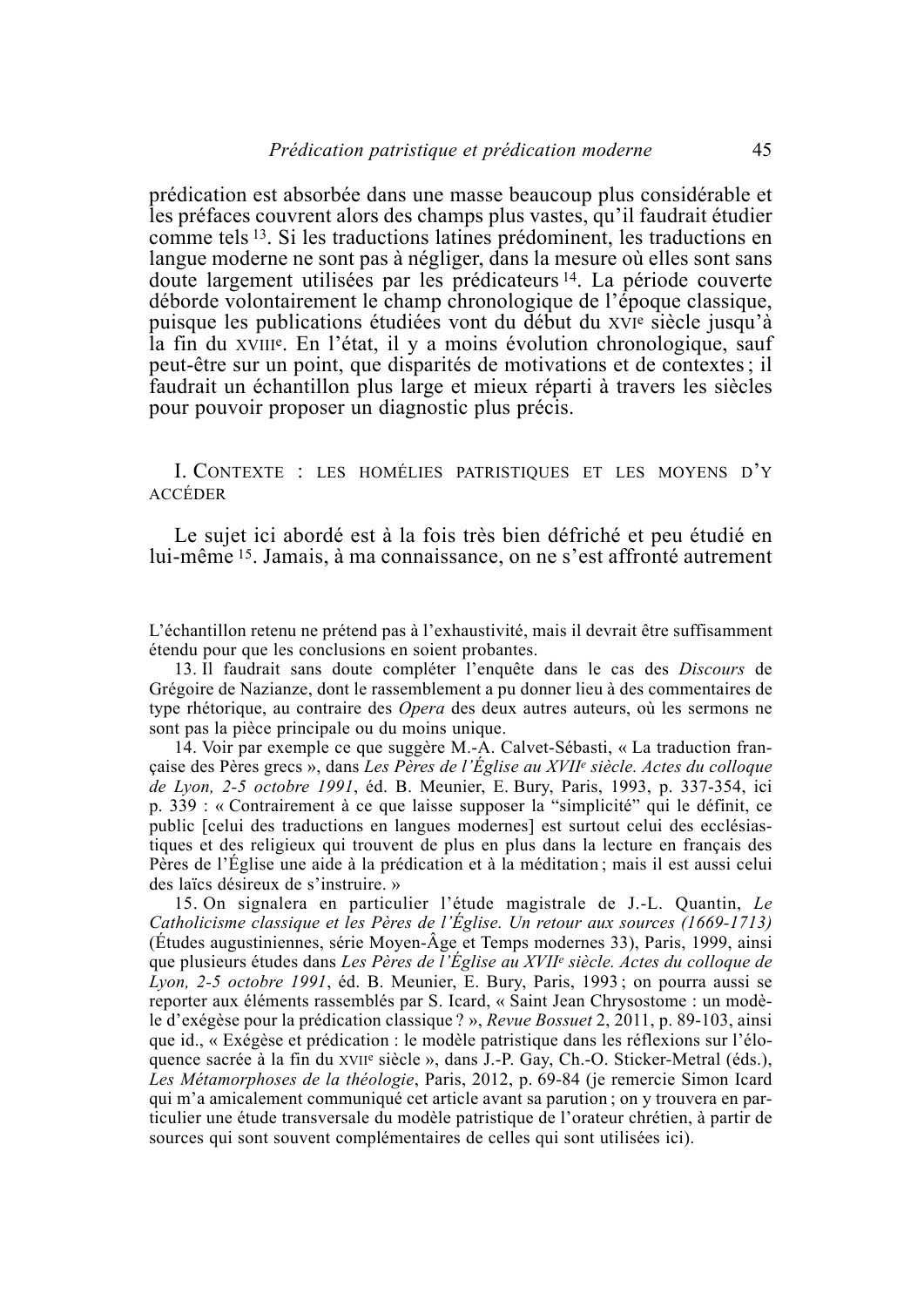qu'en passant au rôle joué par les Cappadociens dans les conceptions de la prédication moderne; il ne semble pas non plus que l'apport des éditions et traductions des auteurs patristiques dans les débats sur l'éloquence de la chaire à l'âge classique ait été étudié de manière significative. La perspective inverse, au contraire, a été plus souvent retenue : quel matériau patristique tel auteur moderne, par exemple Bossuet, a-t-il pu utiliser et de quelle manière ? On s'attachera ici, au contraire, à étudier le témoignage donné par ceux qui ont édité et surtout traduit les auteurs patristiques, en l'occurrence Cappadociens, sur les conceptions contemporaines de l'éloquence sacrée.

#### 1. Augustin, Chrysostome et les autres

Le premier point à évoquer, avant d'entrer dans l'étude des homélies cappadociennes proprement dites, concerne l'absence de pertinence du corpus retenu. Pour étudier la question de la prédication patristique et de la prédication classique, il serait en effet plus simple, en apparence du moins, de choisir d'autres auteurs, en particulier Augustin, du côté latin, et Chrysostome, pour le domaine grec. Ce sont en effet les Pères les plus cités, et ceux qui sont le plus souvent pris comme modèles oratoires. Voici ce que dit par exemple Bossuet :

Pour les Pères, je voudrais joindre ensemble saint Augustin et saint Chrysostome. L'un élève l'esprit aux grandes et subtiles considérations, et l'autre le ramène et le mesure à la capacité du peuple. [...] Dans saint Augustin, [on trouvera] toute la doctrine, dans saint Chrysostome, l'exhortation, l'incrépation, la vigueur, la manière de traiter les exemples de l'Écriture, et d'en faire valoir tous les mots et toutes les circonstances 16.

La domination est même peut-être plus écrasante encore pour Chrysostome du côté grec que pour Augustin du côté latin, comme le montrent les relevés effectués par J.-L. Quantin à propos des sermons prêchés aux Carêmes de 1686 et 1688 par le père Jean Soanen, oratorien <sup>17</sup> : Chrysostome représente à lui seul 90% des références aux

16. Sur le style et la lecture des Pères de l'Église pour former un orateur, dans Bossuet, Œuvres oratoires, éd. Lebarq, Urbain et Levesque, Paris, Desclée de Brouwer, 1914-1926, 7 vol.; ici, t. VII, p. 18 (première publication de ce texte en  $1855$ ).

17. J.-L. Quantin, Le Catholicisme classique et les Pères... (cité n. 15), p. 449-450. Voir également p. 450-451, pour quelques remarques sur l'usage spécialisé de tel ou tel Père, par exemple de Grégoire de Nazianze pour les avis aux Princes chez Bossuet.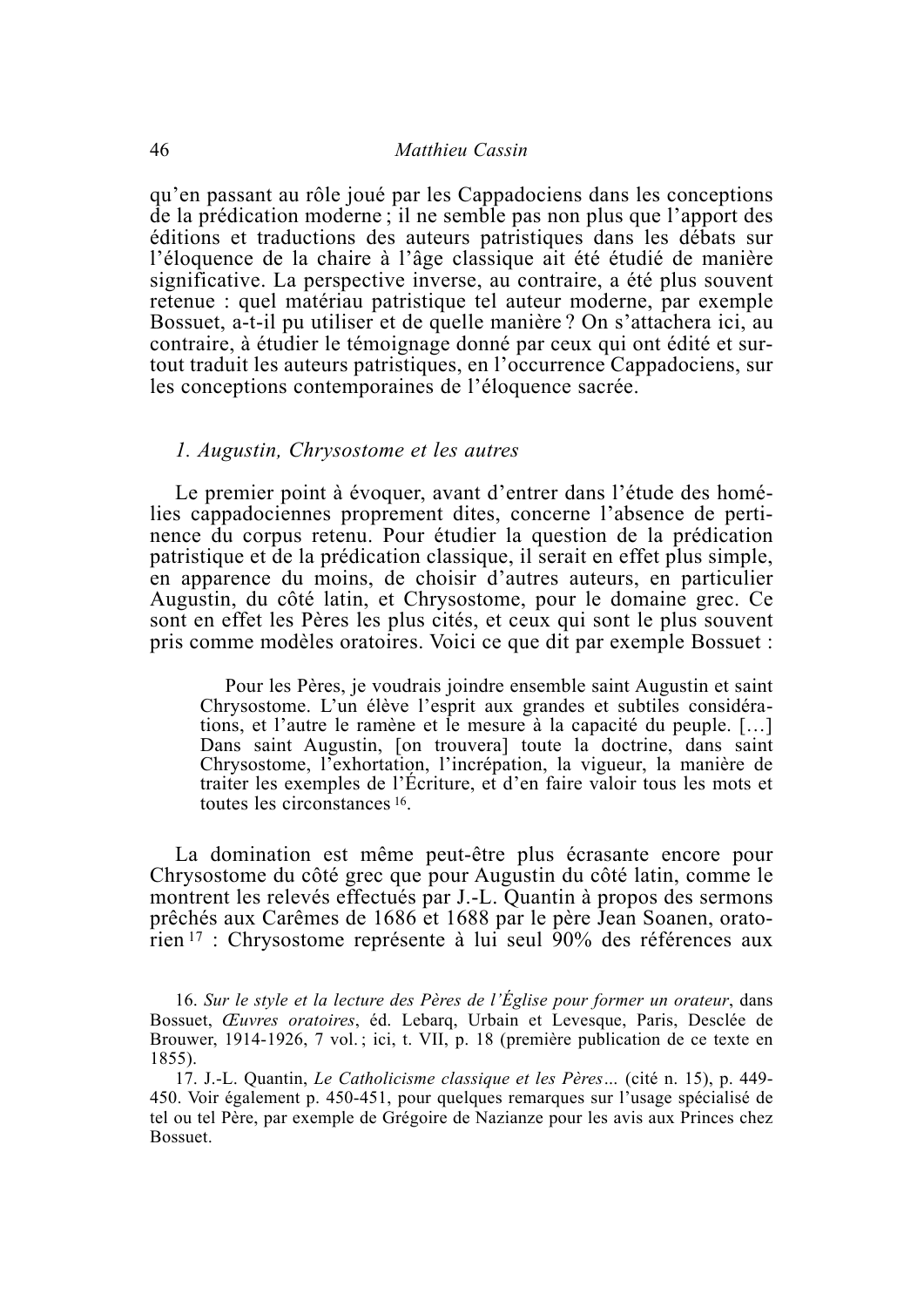Pères grecs, quand Augustin ne réunit que 53% des références latines. Cependant, dans la mesure où les études sur les éditions et traductions des textes patristiques sont encore loin d'être complètes, il était peu prudent d'aborder d'emblée le maquis chrysostomien, presque infini<sup>18</sup>; c'est donc un domaine moins vaste, mais significatif, qui a été retenu. celui des Cappadociens, qui sont les seconds en gloire, après Chrysostome, dans le domaine de la prédication grecque. Grégoire de Nazianze fut même considéré comme le nouveau Démosthène, le Démosthène chrétien, et des exemples pris à ses discours remplacent d'ailleurs parfois, dans les manuels de rhétorique byzantins, ceux qui étaient pris auparavant à Démosthène 19.

#### 2. Outils pour accéder aux Pères

Après ces préliminaires, il convient d'envisager les principaux moyens par lesquels les prédicateurs de l'époque moderne ont pu avoir accès aux homélies des Cappadociens. En effet, outre les éditions et traductions isolées, qui seront étudiées dans la deuxième partie, et une fois écartés, à titre préalable, les recueils d'Opera omnia, d'autres types de publication doivent cependant être pris en compte.

#### a. Bibliotheca Patrum

On pense en premier lieu, et ce tout particulièrement pour les homélies, aux *Bibliothecae Patrum*, qui, après plusieurs tentatives en milieu germanique, trouvent leur commencement véritable avec Marguerin de la Bigne, qui publie sa première édition en 1575 <sup>20</sup>. Dès

18. Voir cependant l'étude très détaillée de J.-L. Quantin, « Du Chrysostome latin... » (cité n. 6), pour les différentes tentatives d'Opera omnia de Chrysostome.

19. Voir par exemple G. Bady, « Les figures du Théologien : les citations de Grégoire de Nazianze dans les manuels byzantins de figures rhétoriques », dans Studia *nazianzenica II*, éd. A. Schmidt (CCSG 73, Corpus Nazianzenum 24), Turnhout, 2010, p. 257-322; C. Castelli, « L'esemplartà retorica di Gregorio di Nazianzo : spunti per una riflessione », dans *Approches de la troisième sophistique*. Hommages à Jacques Schamp, éd. E. Amato (Latomus 296), Bruxelles, 2006, p. 63-79.

20. Pour l'histoire des *Bibliothecae Patrum*, voir en particulier P. Petitmengin, « Les patrologies avant Migne », dans Migne et le renouveau des études patristiques. Actes du colloque de Saint-Flour, 7-8 juillet 1975, éd. A. Mandouze, J. Fouilheron (Théologie historique 66), Paris, 1985, p. 15-38; id., « Deux "Bibliothèques" de la Contre-Réforme : la Panoplie du Père Torres et la Bibliotheca Sanctorum Patrum ». dans The Uses of Greek and Latin. Historical Essays, éd. A. C. Dionisotti, A. Grafton, J. Kraye (Warburg Institutes Surveys and Texts 16), Londres, 1988, p. 127-153; voir également M. Engammare, « La constitution des *Bibliothecae*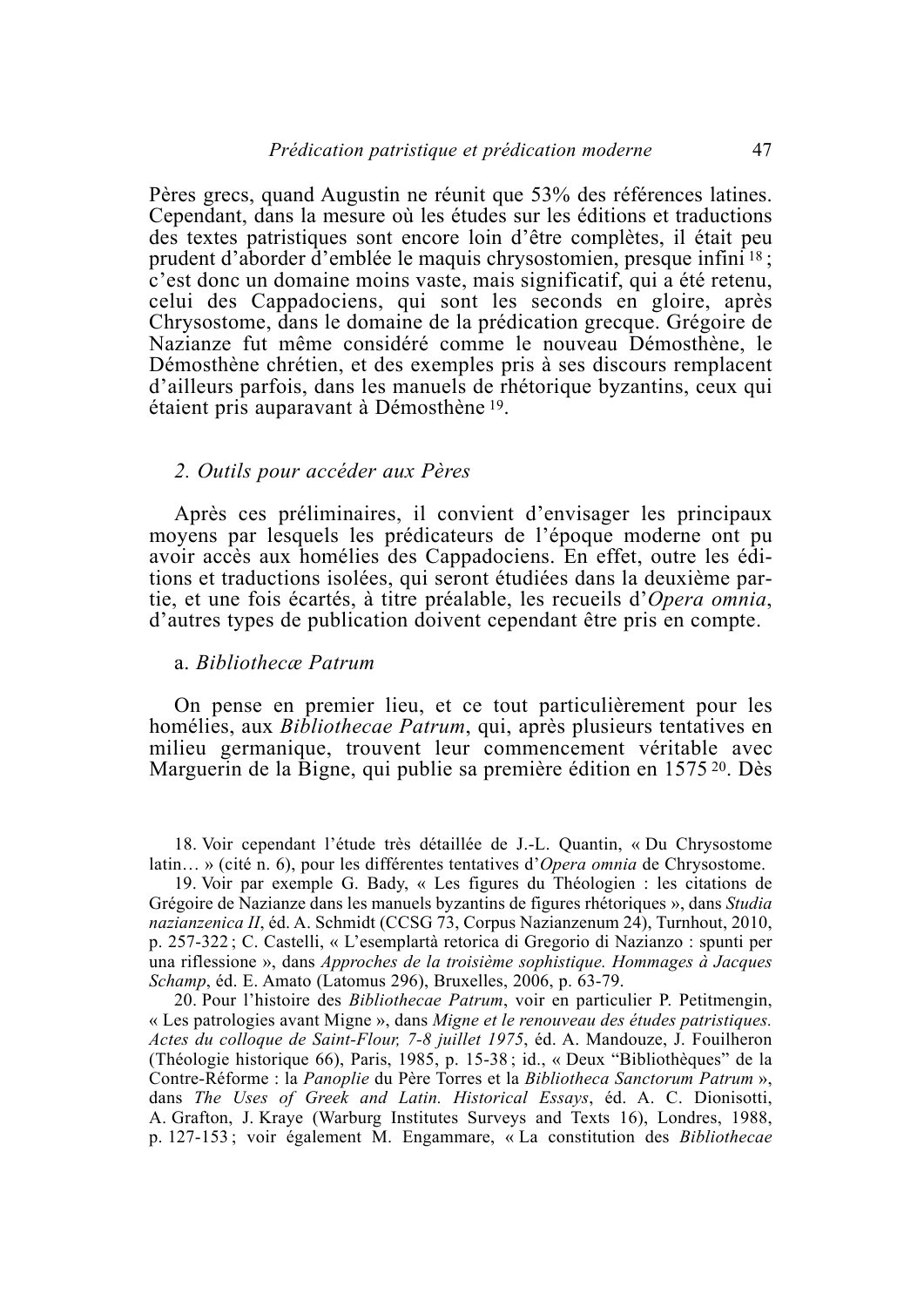l'époque moderne, des dépouillements systématiques de ces divers recueils ont été réalisés<sup>21</sup>; la consultation de telle ou telle de ces tables confirme ce que pouvait laisser supposer ce qu'on sait de leur contenu privilégié (textes d'auteurs mineurs, chaînes exégétiques, petits textes isolés, etc.); les homélies cappadociennes n'y sont pas présentes. En outre, ces recueils fournissent peu de matériaux pour justifier le choix des textes, même si les premières tentatives, en particulier germaniques, proposaient un classement thématique, qui pouvait indiquer qu'ils avaient été conçus pour les prédicateurs ou les théologiens.

#### b. Recueils de citations et d'extraits

Plus intéressants sont les recueils de citations, qui sont en lien direct avec la pratique classique de la prédication, où les citations patristiques sont largement utilisées, tant au titre de l'embellissement rhétorique qu'à celui de preuve théologique. Comme le rappelle Jean-Louis Quantin, « il suffit, aussi bien, de feuilleter quelques sermons classiques dans les éditions pour constater que les citations patristiques en constituent, avec les citations bibliques et à peu près comme la division en deux ou trois points et l'Ave Maria du commencement. une véritable contrainte rhétorique  $\frac{1}{2}$ . De ce fait, très tôt, outre les sermonnaires et autres recueils de canevas destinés aux prédicateurs, ont été réalisés des recueils de citations patristiques, généralement classés par thème, et qui sont très nombreux. Certains sont même élaborés à partir d'un seul auteur, comme le célèbre Tertullianus praedicans, par le père Vivien, récollet, en six volumes <sup>23</sup>. Le choix est dans ce cas motivé par l'appréciation portée sur le style de l'auteur, qui est considéré comme particulièrement adapté aux citations et maximes. comme l'indique par exemple Bossuet : « Comme l'usage veut qu'on cite quelques sentences, c'est-à-dire *accuratius aut elegentius dictata*,

23. Tertullianus praedicans, et supra quamlibet materiam ordine alphabetico dispositam, sex ad minus conciones formans... cum duplici indice concionum scilicet et materiarum, auctore R.P. Michaele Vivien..., Paris, chez E. Couterot, 1679-1681. Sur cet ouvrage, voir les rapides remarques de J.-L. Quantin, *Le catholicisme classique et les Pères...* (cité n. 15), p. 441.

*Patrum* (1575-1677) vue à travers le corpus des commentaires du Cantique des cantiques », dans Les Pères de l'Église au XVII<sup>e</sup> siècle. Actes du colloque de Lyon, 2-5 octobre 1991, éd. B. Meunier, E. Bury, Paris, 1993, p. 53-67.

<sup>21.</sup> En particulier, Th. D. Ittig, De Bibliothecis et catenis patrum variisque veterum scriptorum ecclesiasticorum collectionibus... tractatus..., Lipsiae, sumptibus haered. F. Lankisii, 1707.

<sup>22.</sup> J.-L. Quantin, Le Catholicisme classique et les Pères... (cité n. 15), p. 437.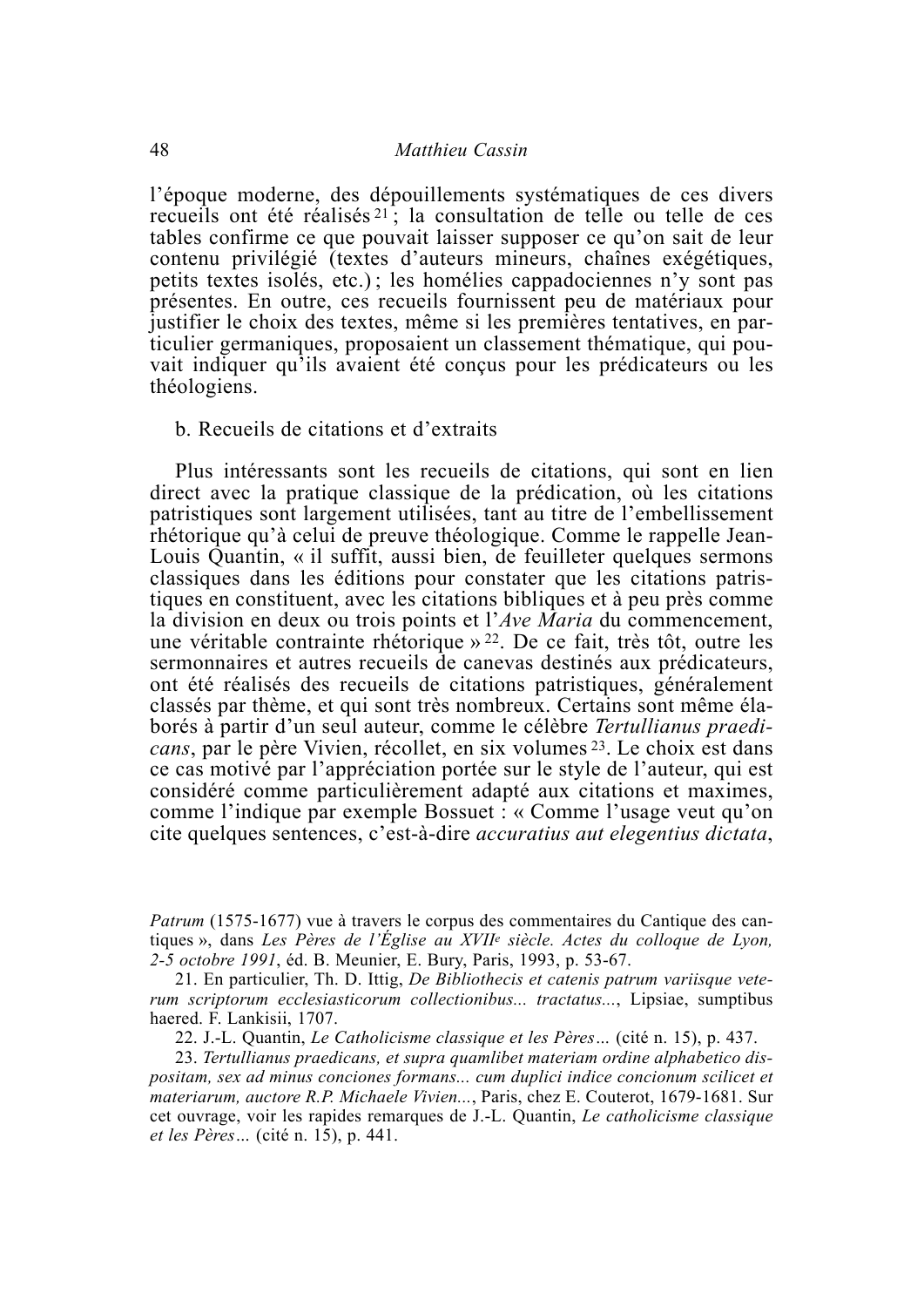Tertullien en fournit beaucoup. Seulement il faut prendre garde que les beaux endroits sont fort communs  $24.$  »

Toutefois, de tels recueils correspondent à un usage des textes patristiques qui n'est pas avant tout celui d'un modèle de prédication mais celui d'une autorité, littéraire ou théologique, utile pour illustrer et soutenir son propos, comme le souligne Jean-Louis Quantin : « Il faut donc, pour bien comprendre la place des Pères dans le sermon classique, envisager celui-ci comme un produit de la théologie plutôt que comme une œuvre littéraire. On pourrait même établir un parallèle assez poussé, les différences de genre, de circonstances et de public mises à part, entre le prédicateur qui cherche à convaincre son auditoire et le théologien qui veut prouver son point  $25$ . » En outre, les homélies cappadociennes ne sont que peu présentes dans ces recueils, loin derrière les textes d'Augustin ou de Chrysostome.

On trouve cependant, dans des ouvrages dont le thème est plus spécialement moral, quelques textes choisis dans les homélies les plus directement liées à ces thématiques, particulièrement bien représentées chez les trois Cappadociens : par exemple, dans le célèbre recueil de l'Aumosne Chrestienne d'Antoine Le Maistre, qui ne cite pas moins de six homélies cappadociennes 26. On en rencontre aussi dans d'autres recueils, comme l'anonyme Idée de la morale chrétienne tirée des paroles des Pères de l'Église publié en 1676<sup>27</sup> : si les *Ascétiques* de Basile sont mis à contribution, plusieurs de ses homélies sont aussi utilisées; des extraits de trois discours ainsi que de poèmes de Grégoire de Nazianze sont présents, tandis que les textes de Grégoire de Nysse qui sont repris ne relèvent pas du genre homilétique mais se rattachent plutôt au domaine ascétique et spirituel (Vie de Moise et Vie de Macrine). Un peu plus tard, les recueils du duc de

24. J.-B. Bossuet, Sur le style... (cité n. 16), p. 19.

25. J.-L. Quantin, Le Catholicisme classique et les Pères... (cité n. 15), p. 448.

26. A. Le Maistre, L'Aumosne chrestienne, ou la Tradition de l'Eglise, touchant la charité envers les pauvres. Recueillie des Escritures divines, & des saints Peres grecs & latins..., Paris, chez la veuve Martin Durand et Jean le Mire, 1651, 2 vol. Sur le texte, voir J.-L. Quantin, Le Catholicisme classique et les Pères... (cité n. 15), p. 207-208. Basile de Césarée : Hom. in illud : Destruam horrea mea (CPG 2850), Hom. in diuites (CPG 2851), Hom. dicta tempore famis et siccitatis (CPG 2852); Grégoire de Nazianze, Or. 14 (De pauperum amore) et Or. 18 (In Gregorium patrem); Grégoire de Nysse : In illud : Quatenus uni... (CPG 3170), mais aussi la Vie de Macrine (CPG 3166), dont le texte était bien connu à Port-Royal, comme le montre la traduction de Robert Arnauld d'Andilly, dans les Vies des saints Pères des déserts..., 1647-1653 (éd. de 1688, t. 3, p. 157-202).

27. Idée de la Morale Chrétienne, tirée des propres paroles des Pères de l'Eglise, Paris, J. Couterot, 1676.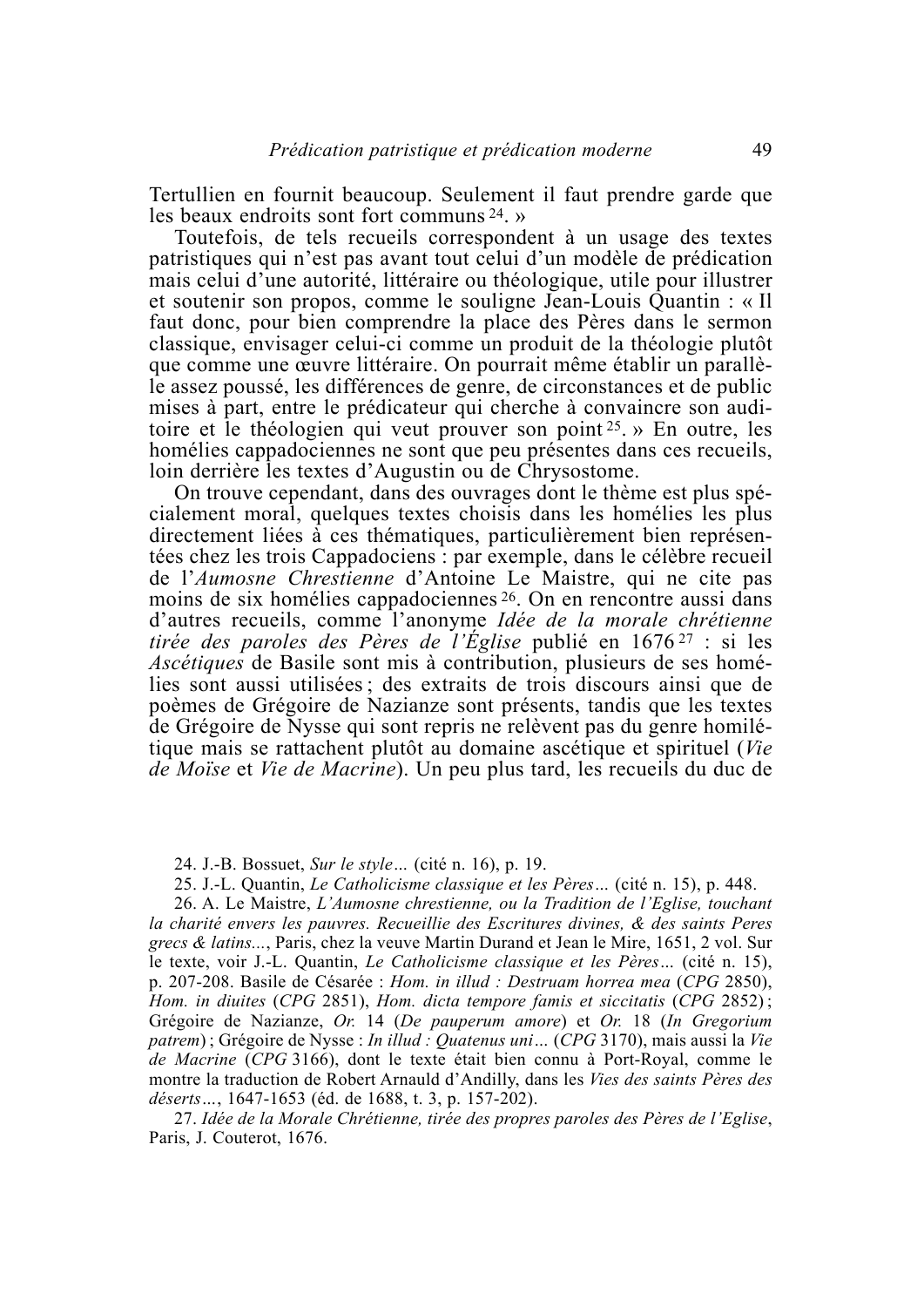Luynes sont beaucoup plus riches et diversifiés <sup>28</sup>. Pour Basile, par exemple, sont cités des extraits de l'Hexaemeron, de presque toutes les homélies authentiques sur les Psaumes, mais aussi de plusieurs homélies diverses, qu'elles aient un thème moral ou soient des panégyriques de martyrs. Sur les 45 discours de Grégoire de Nazianze, 30 sont cités, de même que 7 homélies isolées de Grégoire de Nysse, que leur sujet soit moral ou liturgique, parmi des textes nombreux de cet auteur.

Une étude plus approfondie de ces recueils, qui prendrait en compte leurs liens de dépendance, pourrait fournir des éléments pour mieux mesurer la diffusion, au sein d'un public plus large que les seuls lecteurs des éditions grecques ou traductions latines, des références et exemples patristiques dans la culture religieuse. Elle devrait alors être couplée avec une étude de plusieurs corpus de sermons, afin d'évaluer dans quelle mesure ces recueils étaient utilisés par les prédicateurs, ou par tel ou tel prédicateur. Il serait aussi intéressant d'identifier les éditions utilisées pour composer ces recueils, et les éventuelles traductions. Le travail à accomplir est vaste mais pourrait donner un éclairage nouveau sur des pratiques qui seraient aujourd'hui classées dans le domaine de la diffusion des connaissances et qui permettent l'articulation entre recherches savantes et public plus large.

c. Manuels de lecture ou de prédication

Les Artes praedicandi pourraient encore apporter des éléments importants pour la question qui nous occupe ; ils relèvent cependant d'une approche radicalement différente, puisque leur rapport avec les textes patristiques n'est que second et indirect.

On n'en évoquera brièvement que quelques aspects, en les reliant aux manuels de lecture des Pères, afin de mettre en évidence certains éléments fondamentaux. J'ai déjà mentionné et cité, bien qu'il ne soit pas le premier dans l'ordre chronologique, le petit traité de Bossuet Sur le style et la lecture des écrivains et des Pères de l'Église pour *former un orateur*, sans doute composé vers 1670, mais qui n'a été publié qu'en 1855; son influence a donc forcément été réduite à un cercle très étroit, mais il est pourtant significatif d'un état d'esprit général. Augustin et Chrysostome y prédominent, les Cappadociens en sont presque totalement absents, sauf Grégoire de Nazianze, rapidement cité car ses discours sont « très propression à relever le style »<sup>29</sup>.

29. J.-B. Bossuet, Sur le style..., cité supra n. 16, p. 20.

<sup>28.</sup> Louis-Charles d'Albert de Luynes, Sentences et instructions chrestiennes, tirées des anciens Pères de l'Église... par le sieur de Laval, Paris, P. Le Petit, 1680.  $2$  vol.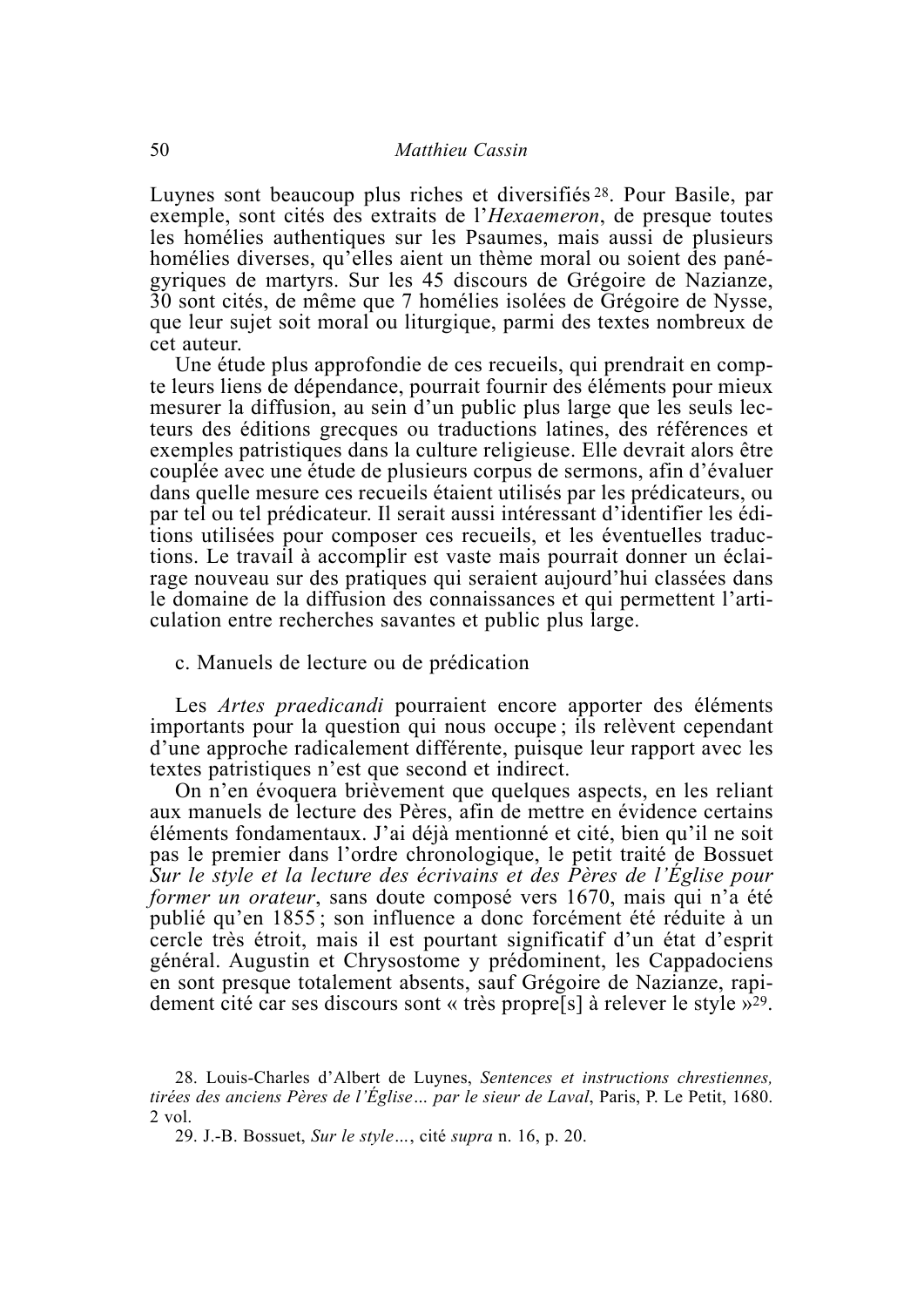D'autres œuvres qui concernent directement la lecture des Pères, comme celles qui sont liées à la querelle des études monastiques, ne traitent pas vraiment de la prédication et si on y trouve des programmes de lecture, ils ne visent pas au premier chef les prédicateurs.

Plus intéressant à ce point de vue est cependant l'ouvrage, publié anonymement, de Bonaventure d'Argonne, Traité de la lecture des Pères de l'Église ou méthode pour les lire utilement<sup>30</sup>. Le livre fait une place réelle, mais secondaire, à la lecture des Pères en vue de se former à la prédication : on trouve ainsi, dans la quatrième partie, au chapitre 15, le titre « Que ceux qui se sont nourris de la substance des Pères de l'Église, ont un grand avantage pour instruire les peuples par la Prédication. » Toutefois, ce développement vient en position bien secondaire, après d'autres chapitres qui évoquent les avantages de la connaissance des Pères pour l'édition des textes, leur commentaire, leur traduction, l'éducation de la jeunesse, l'explication de l'Ecriture, la théologie, l'histoire ecclésiastique; la liste ne comporte qu'une seule entrée après la prédication, qui concerne alors le métier d'homme de lettres. La connaissance des Pères ne semble que bien peu apporter au prédicateur, d'après l'auteur.

Or la présentation que donne le Père Bonaventure est étrangement biaisée, en fonction d'une orientation sur laquelle il convient maintenant de s'arrêter davantage : les Pères sont présentés comme un modèle de prédication, qui est ainsi défini :

Anciennement ces discours qui couloient de source, et sans tant de préparatifs, servoient comme de Commentaire à l'Épître ou à l'Évangile du jour. On expliquoit les choses de la Foy, sans les trop presser; ainsi abandonnant les grandes difficultez et les sujets de disputes et de controverses, on s'étendoit avec onction sur la Morale chrétienne et sur la pratique des vertus 31.

Or une telle vision, si elle n'est pas sans fondement dans la prédication patristique, ne correspond proprement qu'aux homélies chrysostomiennes, et encore seulement à celles dont l'objet principal est un commentaire de l'Écriture, avec la division traditionnelle et reconnue dès l'Antiquité entre une partie exégétique et une partie d'exhortation morale, les nouveles qui ont même parfois été recueillies à part. L'auteur

30. Traité de la lecture des Pères de l'Église, ou Méthode pour les lire utilement, divisé en deux parties, Paris, J. Couterot et L. Guérin, 1688. Sur cet ouvrage, voir en particulier M. Alexandre, « De la lecture et de l'étude des Pères de l'Église : Rancé, Bonaventure d'Argonne, Mabillon », dans Les Pères de l'Église au XVIIe siècle. Actes du colloque de Lyon, 2-5 octobre 1991, éd. B. Meunier, E. Bury, Paris, 1993, p. 297-335.

31. Les références sont à l'édition de Paris, L. Guérin, 1697 : p. 606-607.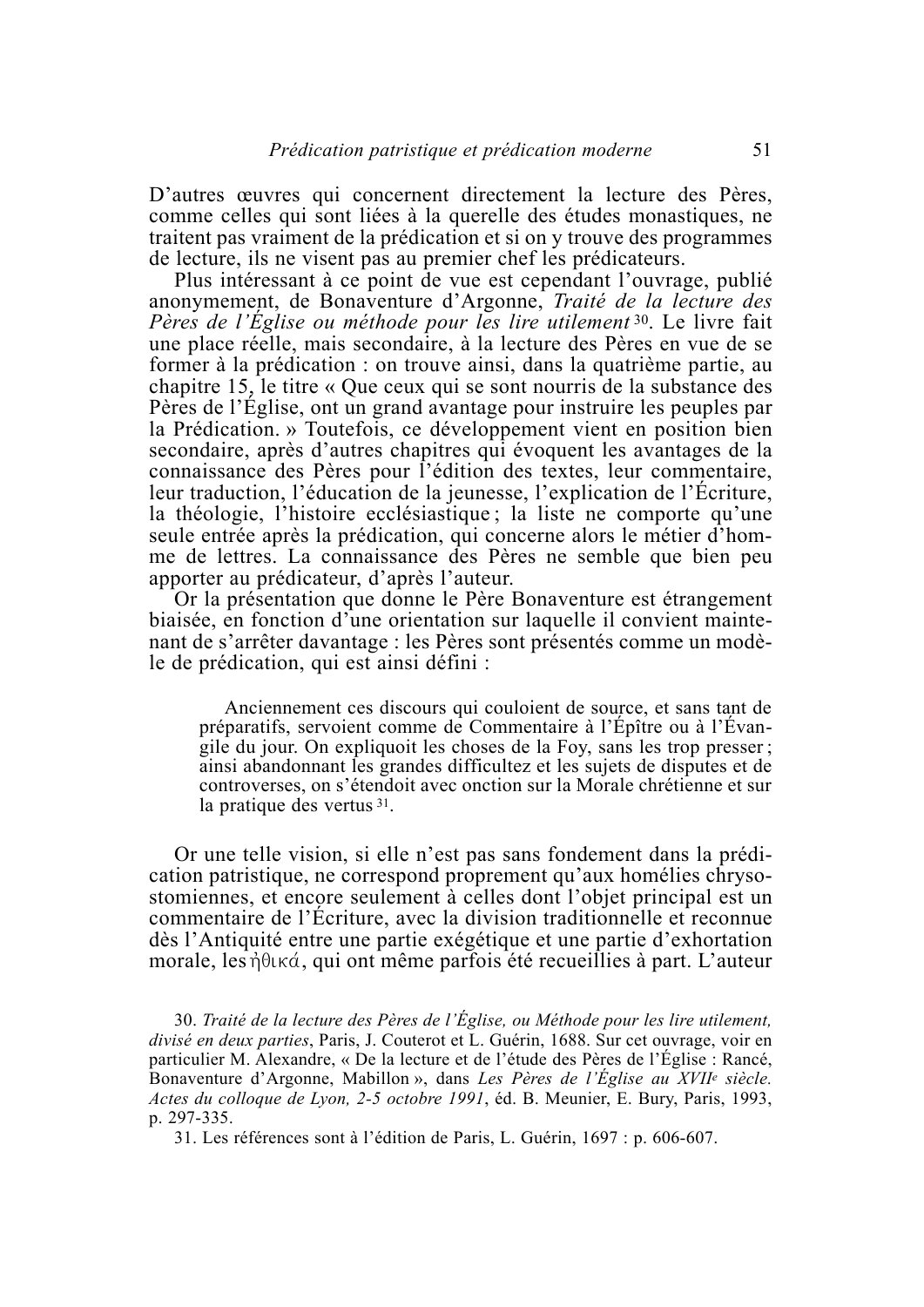se réfère d'ailleurs explicitement au modèle chrysostomien dans les pages qui suivent et propose à partir de ce témoignage patristique une organisation du sermon (p. 613-615). Si Basile de Césarée est mentionné dans le même chapitre, il est cependant rapidement écarté, du fait d'un style qui ne serait pas adapté à la prédication populaire :

On y réussira, si l'on s'accoutume à vivre et à parler comme eux, si l'on se remplit de leurs idées et de leur doctrine, si on étudie et si l'on s'imprime leur caractère à force de lire leurs Ouvrages, surtout les Homélies de saint Chrysostome, et entre autres celles qu'il composa à Antioche, n'étant encore que Prêtre. Car quoy que l'on trouve dans saint Basile quelque chose de plus fini, et qui tient d'avantage de la pureté d'Athènes, néanmoins le style de saint Chrysostome étant Asiatique, semble plus propre à instruire le peuple devant qui il est bon de s'étendre dans l'explication des vérités chrétiennes, si l'on veut les lui faire goûter avec fruit et plaisir 32.

Les classifications rhétoriques utilisées ici, avec l'opposition traditionnelle entre asianisme et atticisme, ont une longue histoire; elles ont le mérite d'être suffisamment larges pour pouvoir être appliquées sans trop de difficulté, et permettent également de retenir ou d'écarter tel ou tel orateur, au gré des préférences personnelles ou des sensibilités diverses. Le cadre proposé par le père Bonaventure est cependant relativement clair; il semble toutefois moins s'inspirer d'un modèle patristique, que convoquer celui-ci pour justifier une position élaborée dans un contexte théorique et historique tout à fait différent. Les auteurs patristiques qui sont utilisés ici comme références paraissent moins constituer des modèles que des autorités et des marqueurs, pour un débat résolument contemporain.

d. Sermon ou homélie?

Les remarques de Bonaventure d'Argonne, qui portent sur l'organisation de la matière et la structuration du prêche nous introduisent à une dernière approche, qui est assez étroitement liée à la question évoquée par le chartreux : y a-t-il, à la période moderne, un modèle patristique de prédication, et si oui, les théoriciens ou les prédicateurs estiment-ils bon de le conserver, ou au moins de le transposer, dans la prédication contemporaine?

Deux pièces particulièrement célèbres dans ce débat sont sans conteste la préface de la traduction des Sermons d'Augustin par Philippe Goibaud du Bois, volume paru en 1694, et la réponse d'Antoine Arnauld, Réflexions sur l'éloquence des prédicateurs,

32. *Ibid.*, p. 613.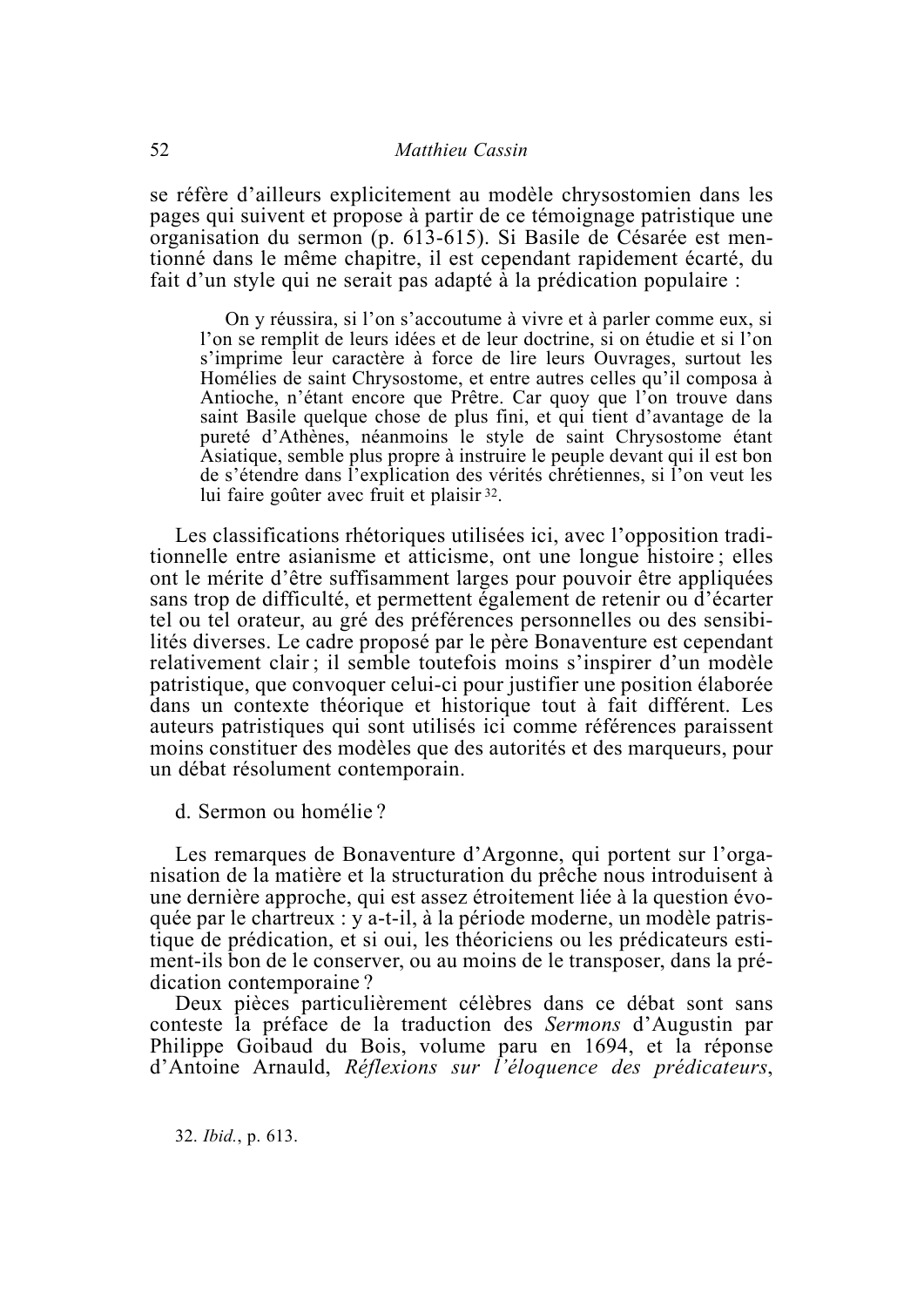publiée à titre posthume en 1695<sup>33</sup>. Ce débat sur la nature et les formes de la prédication trouve ses références obligées dans la prédication antique, dans la mesure où l'époque patristique, voire apostolique, reste la référence privilégiée d'une époque et d'une démarche théologique marquées par le primitivisme. Toutefois, les discussions générales sur la place de la rhétorique sont redoublées par un élément spécifique au sein des controverses sur la nature de la prédication, qui concerne la forme propre à ce genre oratoire et radicalise en deux positions extrêmes une pratique toujours plus nuancée : doit-il s'agir d'un sermon ordonné par points et bâti en fonction d'exigences rhétoriques externes, ou au contraire d'une homélie qui ne ferait que suivre le texte biblique?

Le débat ne se réduit pas, cependant, à ces deux textes majeurs, qui ne font pas directement mention des Cappadociens : on trouve par exemple chez Olivier Desbords des Doires, oratorien puis séculier, une analyse subtile qui reconnaît à la forme de l'homélie une autorité patristique : le dégoût de l'éloquence pompeuse et artificielle a conduit, pour instruire les peuples, à « substituer en la place de ces discours réguliers des explications familières de l'Écriture que l'on appelle communément Homélies. On a soutenu ce sentiment par diverses raisons, et on n'a pas manqué de l'appuyer de l'exemple des Pères de l'Église, qui n'instruisoient guère les fidèles qu'en cette manière » 34. La réponse ne se fait cependant pas attendre :

L'exemple des Pères que l'on allègue en faveur de l'homélie est d'un grand poids, je l'avoue. Mais c'est dommage que cet exemple n'est pas allégué avec assez de sincérité, ou de lumière. Car en premier lieu, il n'est pas vrai que ces saints Personnages n'ayent jamais prêché que des homélies. Il y a grande apparence que ceux qui le disent si hardiment n'ont guères lu leurs Écrits; car pour peu qu'ils les eussent parcourus, ils y auroient trouvé des Sermons aussi suivis, et aussi réguliers, que ceux qu'on fait dans notre siècle. Qu'ils lisent les Discours Théologiques de S. Grégoire de Nazianze, et ils verront qu'il n'y a rien de plus juste, de plus lié, et de plus méthodique que ces discours. Ils seront forcez d'avouer qu'ils ressemblent si fort à ces grands Sermons d'aujourd'hui, qu'ils appellent des Pièces par une mauvaise plaisanterie, qu'ils n'oseront plus dire, comme ils font si souvent, que les Pères n'ont jamais prêché de Pièces.

33. On trouvera l'édition et l'analyse des deux textes dans T. M. Carr, Antoine Arnauld, Réflexions sur l'éloquence des prédicateurs (1695), et Philippe Goibaut du Bois, Avertissement en tête de sa traduction des sermons de Saint Augustin (1694) (Textes littéraires français), Genève, 1992; voir également l'étude de J.-L. Quantin, Le Catholicisme classique et les Pères... (cité n. 15), p. 467-470.

34. De la Meilleure manière de prêcher, par le sieur\*\*\* [l'abbé Olivier Desbords Des Doires], Paris, J. Boudot, 1700, p. 73.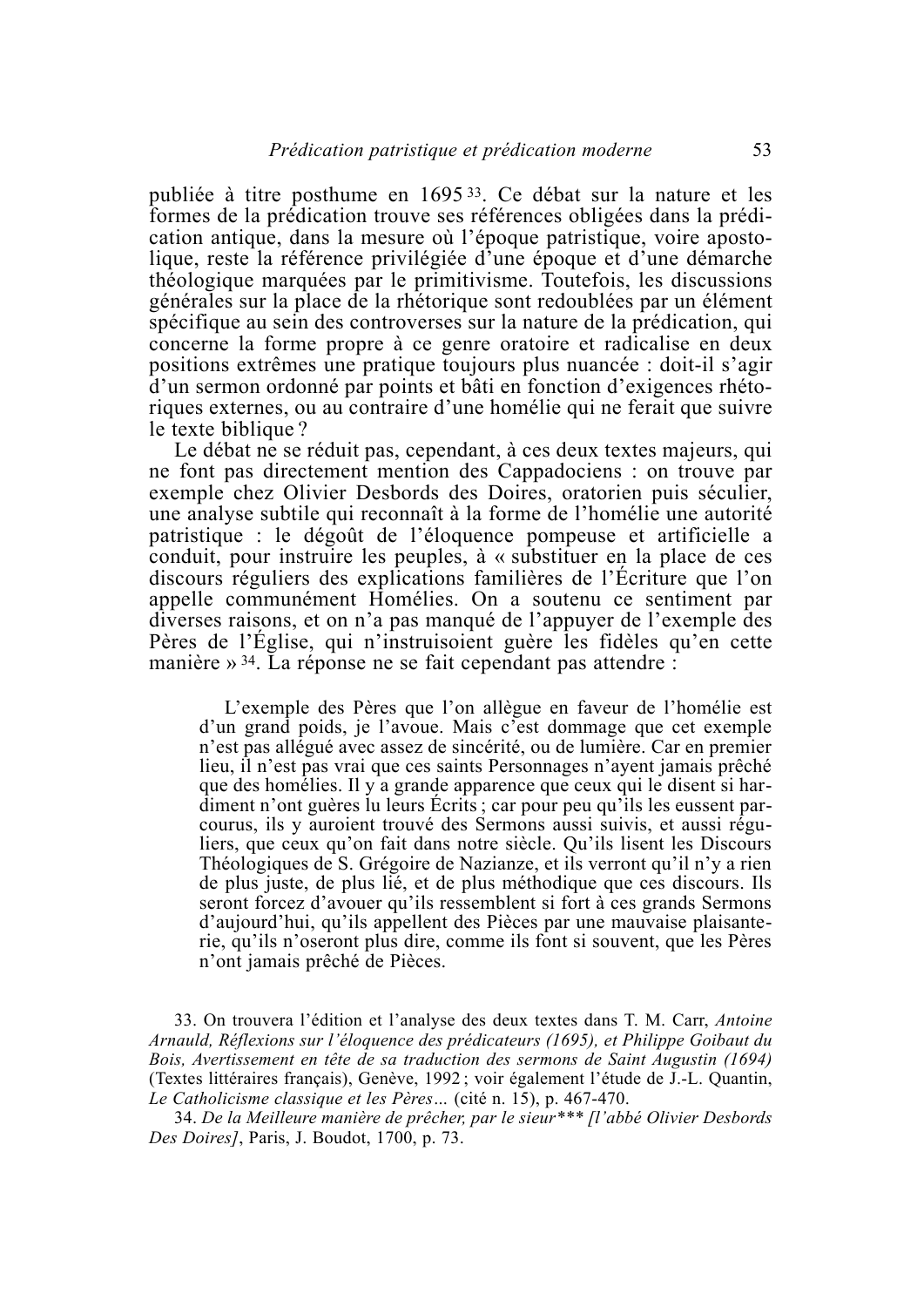Il est vray que l'on trouve dans les Ouvrages des Pères beaucoup d'instructions, qui ont le nom d'Homélies, mais parmi ces Instructions mêmes il y en a un grand nombre qui ont incomparablement plus de rapport avec les Sermons suivis et réguliers que l'on fait communément, qu'avec ces Discours rompus et familiers que l'on veut mettre en leur place. Qu'est-ce que la plupart des Homélies de S. Chrysostome au peuple d'Antioche? ne sont-ce pas de véritables Sermons, aussi bien pour la forme que pour la substance ? car le nom ne fait rien à la chose. Plusieurs de ces Homélies n'ont-elles pas l'unité du sujet, comme nos Prédications? Ne contiennent-elles pas assez souvent l'éclaircissement d'un seul Point de Morale, ou l'explication d'un seul passage de l'Ecriture? Témoin la première de ces Homélies. Saint Chrysostome n'y traite, comme nos Prédicateurs, que d'une seule matière, scavoir des afflictions que Dieu envoye aux gens de bien. Il ne prend, comme eux, pour texte qu'un seul passage de l'Écriture, qu'il développe dans toute la suite de son Discours<sup>35</sup>.

On notera que, si les autres exemples patristiques dans l'ouvrage sont principalement pris à Augustin ou Ambroise, ce sont ici deux Pères grecs, l'inévitable Chrysostome et Grégoire de Nazianze, qui sont cités comme témoins de la présence d'une forme structurée et rhétorique de prédication à l'époque patristique. Grégoire de Nazianze présente un exemple apparemment incontesté de sermon, tandis que Chrysostome fournit une arme paradoxale, puisqu'il était généralement utilisé par les tenants de l'homélie comme l'un de leurs exemples les plus révélateurs et qu'il permet au contraire à notre auteur de montrer que, sous le nom d'homélie, on trouve même chez les Pères des prédications structurées comme des sermons.

On verra que la discussion réapparaît aussi dans les préfaces de certaines traductions d'homélies cappadociennes.

#### IL POUROUOLÉDITER ET TRADUIRE DES HOMÉLIES DES CAPPADOCIENS?

Si l'ensemble des analyses proposées jusqu'ici, menées à partir de sources extérieures au paratexte des homélies cappadociennes, a directement porté sur la prédication, on va voir que, lorsqu'on étudie le contenu des préfaces, dédicaces et avis au lecteur d'éditions et de traductions d'homélies cappadociennes, la prédication, voire la rhétorique, y occupent une place fort restreinte, pour ne pas dire moins encore, sauf dans quelques formulations assez générales et rarement analytiques sur la valeur rhétorique de ces textes et, plus généralement, de ces auteurs.

35. Ibid., p. 81-85.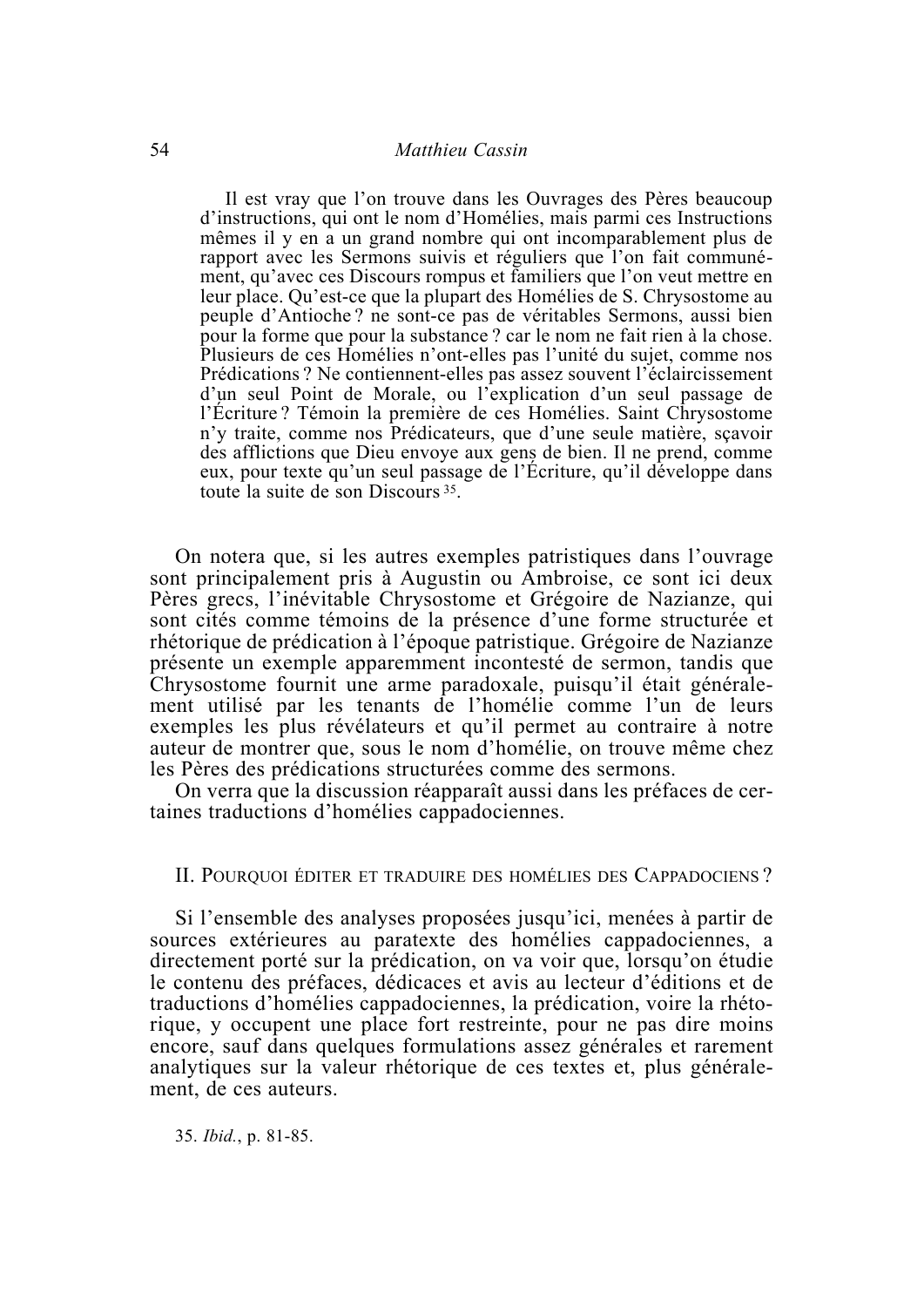Faute de pouvoir situer chaque édition ou traduction dans son contexte immédiat, chronologique, littéraire et confessionnel, les remarques sont groupées de manière thématique. Pour qu'une telle typologie soit tout à fait valable, cependant, il faudrait la mener en parallèle avec une étude plus large des structures et des lieux obligés des préfaces et dédicaces d'éditions de textes patristiques, ou plus largement antiques, à cette période. À l'intérieur de chaque thème, les publications seront présentées en ordre généralement chronologique.

#### 1. Rhétorique sacrée

Dans ces textes, les références qui concernent le plus directement le sujet de la prédication sont généralement constituées par des mentions relativement vagues; ces dernières se rapportent à la valeur en termes de rhétorique sacrée – c'est-à-dire d'une formulation éloquente de la foi – qu'ont les textes édités et traduits. En cela, ils ne se distinguent sans doute pas beaucoup de bien d'autres éditions et traductions de textes patristiques. On relèvera cependant les plus significatifs.

Dans la préface à sa traduction française des sermons de Basile publiée en 1580, Christophe Hébrard de Saint-Sulpice présente ainsi les raisons de son œuvre  $36$ :

Voyant doncques la misère de notre siècle si grande que tout est tant corrompu qu'il y a bien affaire à trouver des hommes deuëment qualifiez pour annoncer la parolle de vérité : nonobstant que Dieu ne s'est point laissé sans tesmoignage : et que de tout temps et mesmes en cest aage. Dieu nous a fait ceste grace en la France et en maintes autres nations de susciter plusieurs grands prédicateurs et doctes théologiens, desquels l'Église catholique reçoit grand ornement et grand fruict. Dequoy je puis dire par expres, Madame, que nous nous ressentons grandement en cestuy vostre pays de Quercy, depuis que monsieur de Cahors est nostre Evesque, pour le bon zelle qu'il a que le troupeau que Dieu luy a commis, soit nourri de la pasture coeleste de la parolle de Dieu, n'espargnant nuls frais pour avoir à Cahors des Docteurs de la saincte faculté de théologie des plus renommez de la France<sup>37</sup>. J'ai néantmoins aux mesmes fins choysi S. Basile le grand Archevesque de Caesarée, auquel les plus doctes et les plus éloquens qui se puissent trouver pour le jourd'huy cederoient (à mon advis) et en doctrine et en grand' éloquence et en saincteté de vie. Attendu que pour plusieurs et grandes considérations les pères anciens luy ont deferé ce surnom de

36. Les Sermons de sainct Basile le Grand... traduicts du grec en françois par Christophe Hebrard de Saint-Suplice [sic]..., Paris, J. de Heuqueville, 1580.

37. L'évêque de Cahors est alors Antoine Hébrard de Saint-Sulpice (évêque de 1577 à 1600), proche parent du traducteur.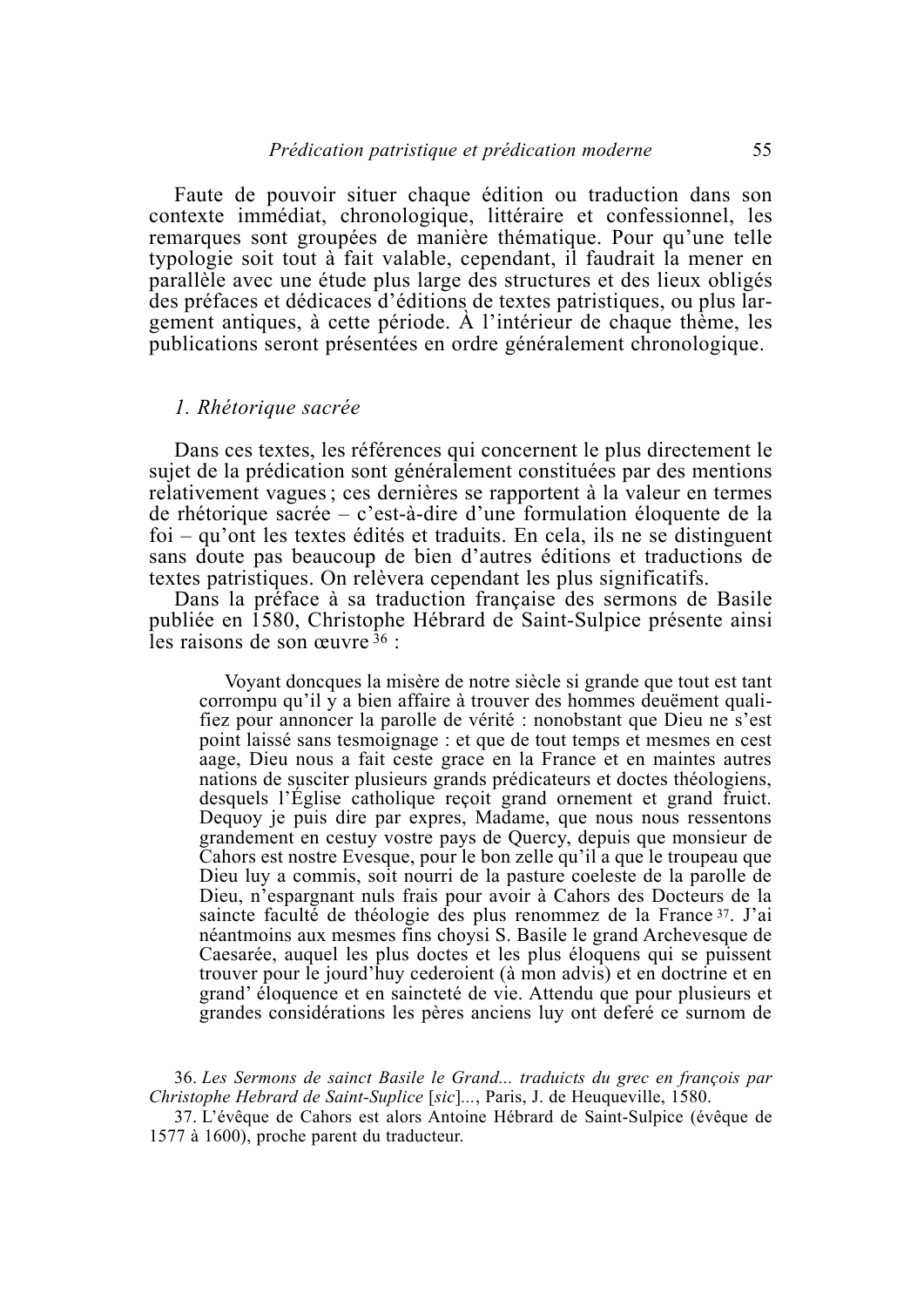grand. Et Théodoret Evesque de Cyre en la région de Syrie, l'appelle la Iumière de toute la terre. (Theo. Hist. lib. 4 c. 19). Estant donques S. Basile autheur bien digne de foy pour porter la parolle de vérité : et qui mérite à bonnes enseignes d'estre ouy et receu, non seulement en sa langue grecque pleine de grande splendeur, mais aussi en la langue Françoise, qui ne s'en trouvera que plus enrichie. Afin que noz François ne demeurassent plus longuement privez d'un tel thresor de sapience et eloquence vrayment Chrestienne et divine, j'en ay traduict du Grec douze de ses sermons. Estimant que toute personne qui viendra les lire ou les ouyr, estant aucunement espris de l'amour et de la crainte de Dieu, ne s'en ira point sans fruyt ni sans consolation.  $(ff. aiiv-aiiii)$ 

Ici, cependant, se mêlent étroitement la question de la rhétorique sacrée, d'une part, et celle des querelles doctrinales, en particulier de l'arrière-plan des guerres de Religion. En effet, le choix des sermons d'un prédicateur éloquent est aussitôt placé dans le cadre des controverses religieuses ; ce n'est toutefois pas le seul motif et l'édification des chrétiens confiés au ministère presbytéral et épiscopal est également au cœur des motivations avancées par le traducteur, ce qui rejoint précisément les motivations de l'évêque de Cahors d'alors, son parent, qui met en œuvre les décrets tridentins. On notera d'ailleurs que ce texte fait ressortir de manière explicite le lien qui est fait par les contemporains entre retour aux sources, éloquence sacrée, et réforme de l'Eglise.

Citons également l'allusion rapide au rôle de modèle oratoire antique accordé aux sermons patristiques, dans la dédicace à la traduction latine des homélies sur le jeûne de Basile par Pietro Galesini; les homélies basiliennes sont présentées au Pape comme un modèle de prédication  $38$ :

En effet, de même que pour les autres questions très importantes, qui concernent la gloire de Dieu ou la splendeur de l'Église, tu as l'habitude de donner des homélies pleines de sagesse : tu trouves ainsi bientôt une occasion de parler du jeûne, tu rehausses ces discours par de grands éloges, et tu les combles d'érudition et de piété.

Dans l'introduction des traducteurs des sermons basiliens de 1691, on retrouve l'allusion rapide faite en 1580 à la problématique de la

38. S. Basilii Magni... Conciones II de jejunio, P. Galesinio... interprete..., Romae, ex typ. Vaticana, 1587, « Nam ut de ceteris omnibus grauissimis rebus, quae ad gloriam Dei, aut ad Ecclesiae splendorem attinent, sermones sapientissime instituere soles : ita proxime occasionem nactus dicendi de ieiunio, illas conciones maxime ornasti laudibus, et eruditione, et pietate cumulatis » (ff.  $A2v-A3$ ).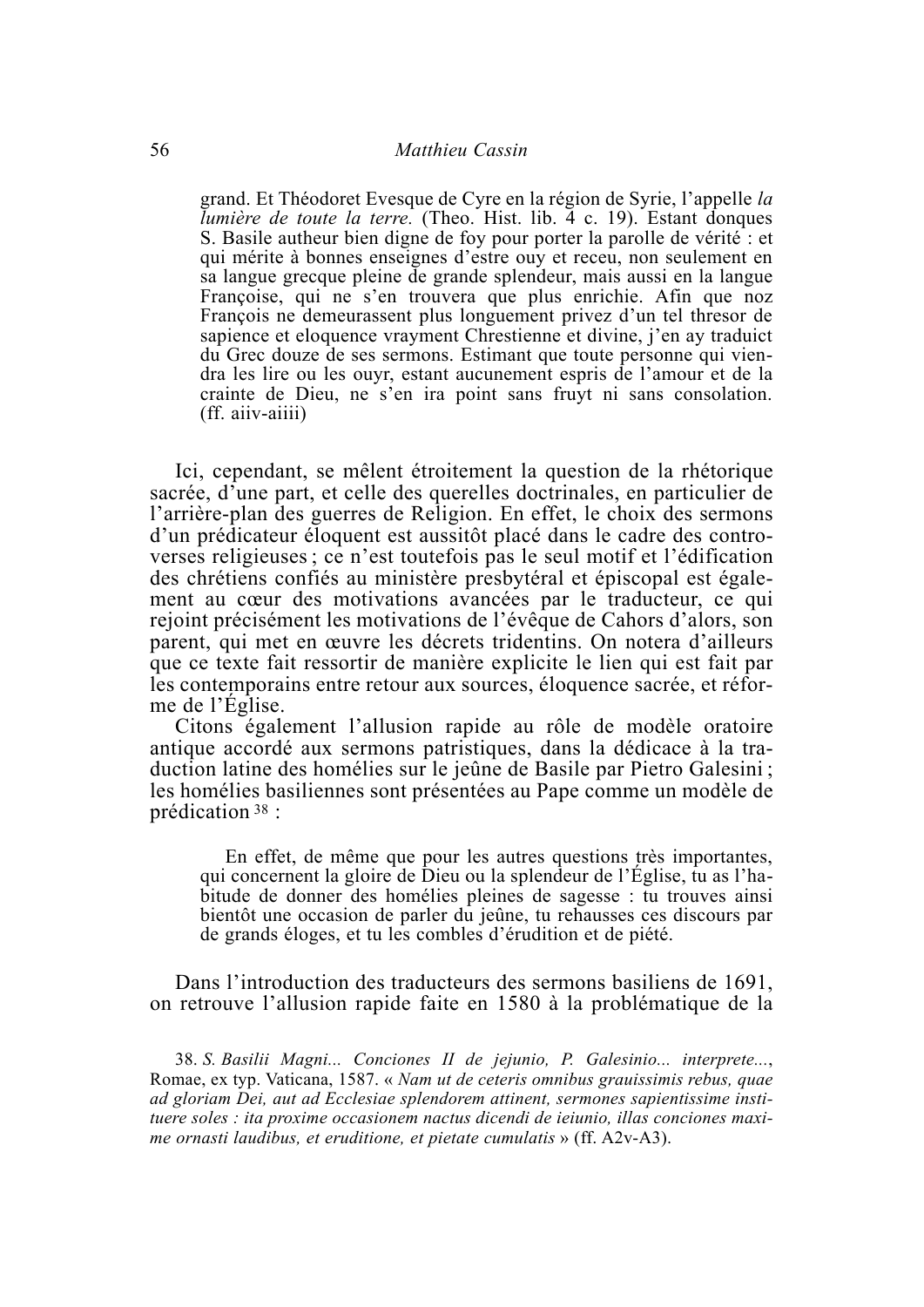traduction, et à la force que supposent des textes qui ne perdraient rien à ce processus  $39$ :

Rien ne fait davantage connaître l'excellence des sermons des anciens, que la beauté qu<sup>7</sup>ils conservent étant traduits en notre langue. Puisqu'après tant de siècles ils ont encore assez d'agrément pour attirer l'estime et l'admiration de tout le monde : quelle grace, quelle force ne devaient-ils point avoir, étant prononcez dans leur Langue naturelle par ces grands Hommes de l'Antiquité? Il est vrai que tous les Pères n'ont pas également réussi en ce genre. Mais personne ne doute que Saint Basile ne soit un de ceux qui y ont le plus excellé en toutes sortes de manières. Ses discours, dit un célèbre auteur de notre siècle (Du Pin, Bibliot. Eccles. T. 2, I, 586-587), qui a porté un jugement très sain des Auteurs Ecclésiastiques, ne sont point vuides de pensées et remplis de mots, comme la plupart de ceux des orateurs (p. 3-4).

Cette thématique de la grandeur rhétorique des Anciens, sans cesse reprise, s'articule parfois avec une référence explicite aux questions de forme de la prédication moderne, ou tout au moins avec une justification des écarts éventuels entre le goût moderne et la forme littéraire ancienne à l'aide des méthodes de composition antique, comme dans la préface d'Angelo Maria Ricci à sa traduction de sermons basiliens, parue en 1732  $\frac{40}{3}$ :

Je reconnais qu'on ne remarque pas dans ces homélies cette ramification et cette trame élaborées qu'on reconnaît dans les discours très

39. Sermons de saint Basile le Grand... avec les sermons de saint Astère... traduits *du grec* [trad. N. Fontaine et J.-B. Morvan de Bellegarde], Paris, A. Pralard, 1691.

40. Omelie scelte di S. Basilio Magno, tradotte dal greco nell'idioma toscano da Angiol Maria Ricci... colle quali comparisce alla luce un omelia greca di S. Andrea Cretense... dal medesimo latinamente tradotta..., Firenze, B. Paperini, 1732. « Accordo però, che non si osserva in queste Omelie quella artificiosa diramazione, ed orditura, che nelle Orazioni elaboratissime di Demostene si ravvisa; ma tale appunto esser dovea a chi bene vuol giudicare il carattere delle Omelie, le quali o si diceano da' santi Padri estemporaneamente (come per esempio quelle di S. Cirillo Gerosolimitano oltre ogni credere bellissime, appellate perciò αυτοσχεδιαστείσαι, cioè dette, per valermi della parola nostra familiare, a braccia, e non distese avanti con istudiata dicitura) o si componeano senza belletto ed orpello d'artifizio, che gli ascoltanti insospettisce, ed il peso scema della verità. Quindi è, che talvolta alcuna delle medesime cose dette di sopra si vede in esse ripetuta, il che per avventura fa desiderare a' più dilicati e schizzinosi leggitori una maggiore accuratezza. Sebbene a chi esamini sottilmente la cosa, non apparirà sempre quella ripetizione disutile e superflua, ma adoperata per ordinario o a maggiormente inculcare alcuno importante sentimento e precetto, o ad alcun nuovo fine dal sacro dicitore inteso » (ff.  $\mathbb{R}^{\dagger}$ lv- $\mathbb{R}^{\dagger}$ 2). Je remercie Flavia Ruani pour son aide dans la traduction de ce passage.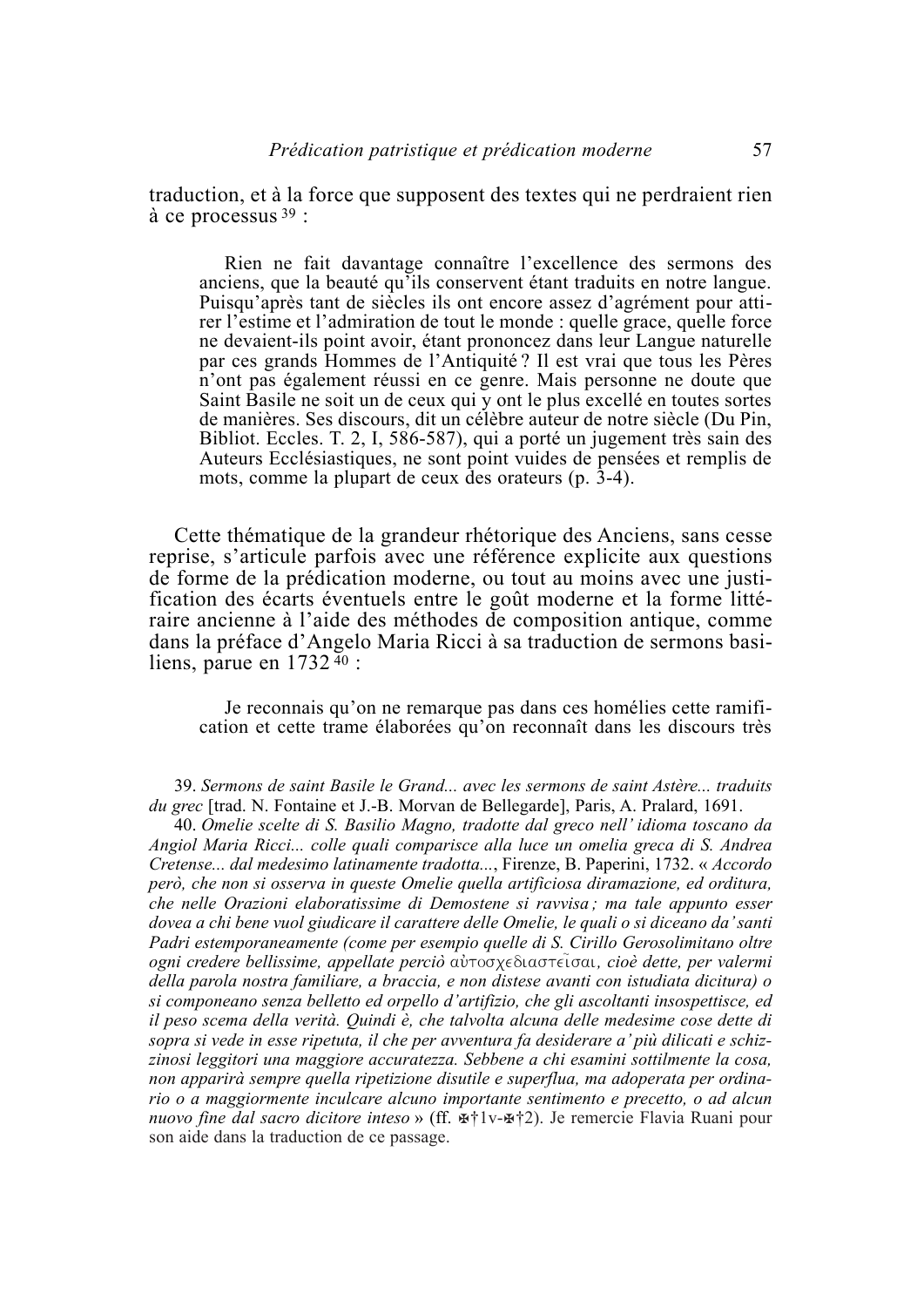raffinés de Démosthène : mais il fallait qu'il en soit ainsi pour qui veut juger comme il faut du caractère de ces homélies, lesquelles étaient prononcées par les saints Pères de façon improvisée (comme celles de s. Cyrille de Jérusalem, belles au-delà de tout entendement, qui sont de ce fait appelées αυτοσχεδιαστείσαι, c'est-à-dire, pour utiliser notre expression familière, « en improvisant », et non pas composées d'avance avec une formulation recherchée) ou bien étaient composées sans frivolités ni parures élaborées, qui éveillent les soupçons des auditeurs et affaiblissent le poids de la vérité. Ainsi, parfois, il se trouve qu'une chose qui vient d'être dite soit répétée, ce qui peut faire désirer aux lecteurs les plus délicats et les plus difficiles un plus grand soin. Cependant, à qui l'examine attentivement, cette répétition ne semblera pas inutile ni superflue, mais employée à dessein, soit pour mieux inculquer un sentiment ou un précepte important, soit pour tout autre but voulu par l'orateur sacré.

Les éloges de la forme rhétorique débouchent régulièrement sur un éloge plus large de l'homme d'Église qu'est l'auteur, homme accompli et chrétien complet. À ce stade, la rhétorique est presque totalement fondue dans les louanges générales adressées au Père de l'Église envisagé, discours qui n'est absolument plus caractéristique. On en trouve un bon exemple dans la préface d'Athanase Auger à sa traduction basilienne de  $1788^{41}$ :

Basile n'est pas un des moins distingués de ces illustres personnages : des connaissances variées, un sens profond, une diction brillante à-lafois et solide, une dialectique vive et triomphante, une vertu austère et rigide, que tempérait une gaité décente et douce, une âme forte et active, qui, se rendant maîtresse d'un corps languissant et faible, portait ses regards hors de la sphère qu'elle était chargée de mettre en mouvement, s'occupait des intérêts de toute l'église, de chaque église en particulier, de chacun des fidèles, de chacun de ses amis; en un mot, une grande science, un grand caractère, de grandes vertus, de grands talents, ont mérité à Basile, le surnom de Grand parmi les hommes de son siècle, et lui ont assuré ce titre dans les générations suivantes (p. VII-VIII.).

Ce type de remarques se fond parfois dans un continuum qui inclut rhétorique et savoir, ou plutôt sagesse. Les homélies patristiques sont alors retenues comme une formulation persuasive de la foi, comme un bien-dire des vérités chrétiennes. Si l'on quitte un instant l'axe chronologique, on en trouve un exemple assez net dans une préface de Pier

<sup>41</sup> Basile de Césarée, *Homélies et Lettres choisies...*, trad. Athanase Auger, Paris, 1788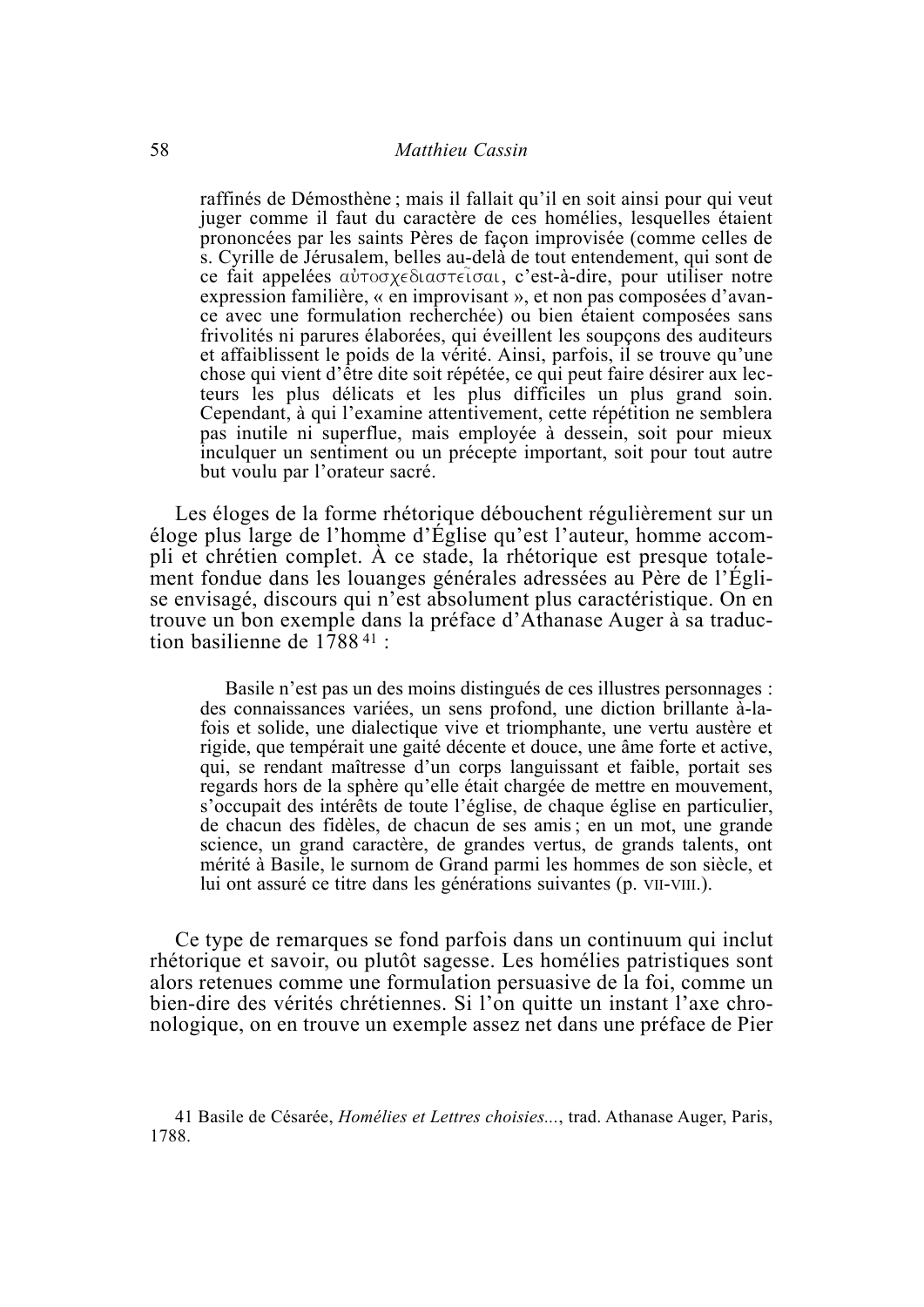Francesco Zini à sa traduction, publiée en 1550, des homélies sur les pauvres de Grégoire de Nysse et de Grégoire de Nazianze<sup>42</sup> :

J'ai jugé qu'il fallait lire en entier l'un des auteurs chrétiens, pour pouvoir, par cette lecture, arracher et extirper de mon âme toute l'impiété que j'aurais pu tirer de l'œuvre des profanes, avant qu'elle n'y pousse trop profondément ses racines. Aussi ai-je choisi, de préférence à tout autre, celui que saint Jérôme se glorifie d'avoir eu pour maître, *i*'entends Grégoire de Nazianze, ce Théologien si saint et si éloquent : par ses discours remarquables et parfaitement divins s'élèveraient et s'affermiraient dans la vraie piété et la vraie foi, non seulement mon âme, mais encore mon talent oratoire qui, étant chez moi faible et limité, s'était à peu près tari à compulser les écrivains barbares que i'avais eus à lire par nécessité, au cours du programme d'études que j'avais mis en place.

Le portrait qui se dégage de ces textes liminaires correspond étroitement à celui du prédicateur que trace la Réforme catholique : un homme saint, éloquent et de droite doctrine. À ce titre, les figures patristiques sont réutilisées comme un modèle qui bénéficie de la caution que leur confèrent leur ancienneté et leur proximité avec les origines de l'Église, en même temps que de leur aura de prédicateur. Toutefois, ces portraits patristiques ne sont pas particulièrement caractérisés : les traits propres à Basile ou à l'un ou l'autre Grégoire n'apparaissent pas nettement, qu'il s'agisse de tendances rhétoriques ou simplement doctrinales ou pastorales. Les Cappadociens semblent fondus dans un modèle plus vaste, celui du prédicateur patristique, au même titre – mais peut-être à un moindre degré – qu'un Chrysostome ou un Augustin, sans que les traducteurs cherchent à en préciser les traits.

42. D. Gregorii Nazanzeni... de Pauperibus amandis et benignitate complectendis oratio, Petro Francisco Zino... interprete. D. Gregorii, Nyssae pontificis... in idem argumentum orationes duae... eodem interprete, Padova, 1550. Pour ce personnage, voir infra n. 46. « Aliquem mihi ex scriptoribus sacris perlegendum censui : ut eius lectione siguid forte impietatis ex profanorum uoluminibus hausissem, ex animo, antequam altius radices ageret, depellerem et extirparem. Quamobrem ex omnibus eum mihi potissimum delegi, quem D. Hieronymus se habuisse praeceptorem gloriatur, Gregorium uidelicet Nazanzenum Theologum illum sanctissimum et eloquentissimum; cuius praestantibus ac plane diuinis orationibus non solum in uera pietate ac fide animum meum instrui et confirmari, uerumetiam facultatem orationis, quae cum in me admodum tenuis exiguague esset, peruoluendis barbaris authoribus, qui mihi in ea ratione studiorum, quam institui, necessario legendi fuerant, propemodum exa*ruerat* » (f. 2). Je remercie François Ploton-Nicollet pour son aide précieuse dans la traduction des citations latines successives.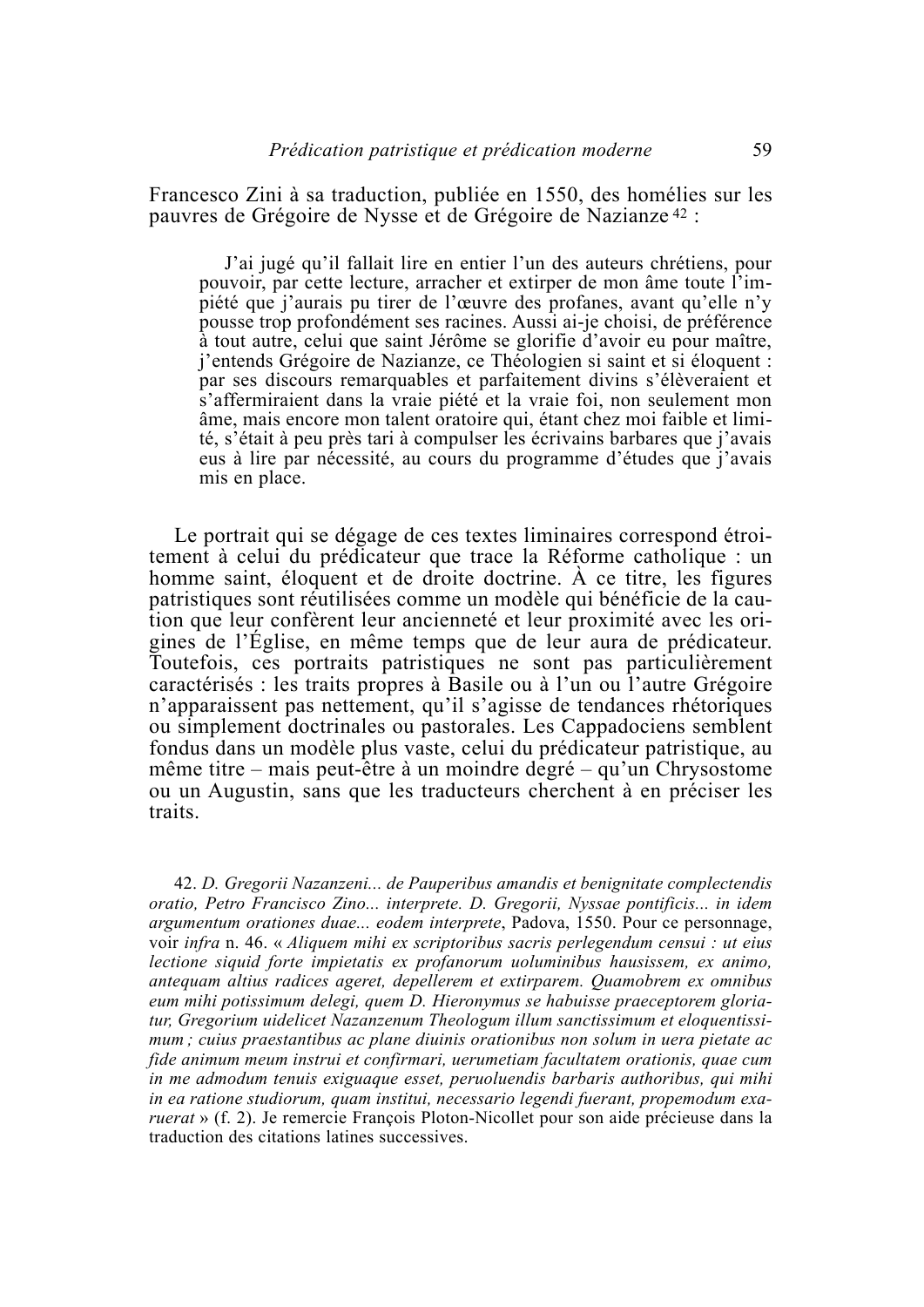#### Matthieu Cassin

#### 2. Homélie ou sermon, ou quelle rhétorique pour la chaire?

Au milieu de ces mentions d'une rhétorique chrétienne dont les Pères constitueraient des exemples supérieurs, du fait de leur Antiquité, à tout auteur moderne, on rencontre dans quelques préfaces, plutôt tardives, et essentiellement de traductions françaises dans l'échantillon examiné, des échos très nets du débat sur la nature du sermon moderne et son lien avec les modèles patristiques, et en particulier de la discussion évoquée plus haut sur l'ordonnancement de la matière, selon l'opposition un peu caricaturale, mais pratique, de l'homélie libre et du sermon structuré.

Ainsi, dans la préface à sa traduction d'un discours de Grégoire de Nazianze publiée en 1747, Louis Troya d'Assigny propose l'ouvrage en question, et plus largement la prédication patristique, comme un modèle accompli qui réunit la force du sermon structuré et la simplicité d'une rhétorique dépouillée mais efficace 43.

Enfin ce qu'on y peut encore remarquer, et qui sera fort du goût de notre siècle, c'est l'ordre, l'œconomie, l'enchaînement des preuves, la suite des raisonnemens, et l'attention extrême de l'auteur à ne jamais perdre de vue son sujet. Il s'y est renfermé avec une précision et une justesse d'esprit infinie. Il l'approfondit, il l'épuise. Il y parle encore aujourd'hui aux différens Pasteurs de toutes les Églises, et il ne dit rien après tant de siècles qui ne les intéresse tous, et qui ne convienne à tous. De sorte que si les Théologiens les plus éloquens et les plus profonds avoient à traiter aujourd'hui la matière, ils ne scauroient, pour réussir parfaitement, s'y prendre autrement que le fait le saint Docteur  $(p. XXXII-XXXIII)$ .

C'est là que certaines personnes qui se sont faites de fausses idées de la prédication de ces vérités, et qui pensent que l'éloquence doive être bannie de la Chaire, reviendroient de leurs préjugés. C'est là enfin que ceux qui se disposent au ministère de la divine parole, et qui sont souvent peu capables d'aller à la source, faute de bien entendre l'original, apprendroient sur de fidèles copies, à nourrir de bonne heure leur esprit au grand et au vrai sublime, aussi bien qu'à la vertu, et à la piété.

Dès lors on verroit disparoître de la Chaire cette éloquence, qui n'est qu'ornée, que fleurie, propre seulement pour la parade et pour la montre, où tout brille et rien ne frappe; tout éblouït, tout enchante un moment l'imagination, et rien ne fait impression sur le cœur, rien n'est capable de sauver un pécheur prêt à périr, et de le réveiller, lorsque, sur le bord du précipice il s'endort dans une malheureuse sécurité.

43. Discours de S. Grégoire de Nazianze sur l'excellence du sacerdoce et les devoirs des pasteurs, avec des remarques critiques sur le texte... et les sentiments des autres saints Pères sur les mêmes points, trad. Louis Troya d'Assigny, Paris, P.-N. Lottin et J.-H. Butard, 1747, 2 vol.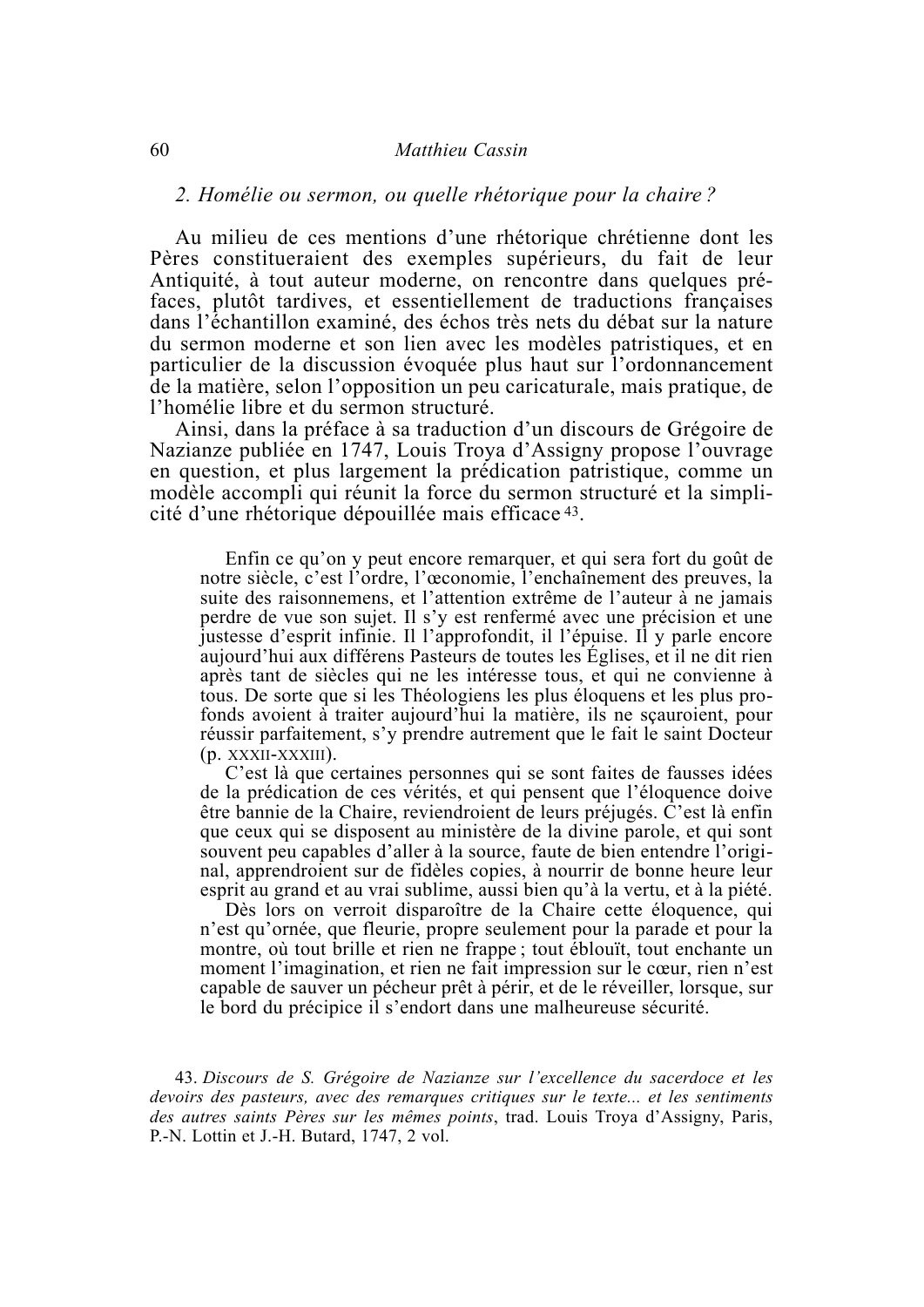On y verroit au contraire régner cette éloquence simple, naturelle, véhémente, et propre à humilier l'orgueil de l'esprit et du cœur humain, où l'Orateur rempli des sentimens qu'il veut inspirer aux autres, s'oublie lui-même, ne s'embarrasse point qu'on l'admire, se propose uniquement le salut de ceux qui l'écoutent, et n'a en vue que de convaincre, que de toucher, que de convertir (p. XXXIV-XXXVI).

Les développements les plus explicites se rencontrent toutefois dans la préface d'Athanase Auger à sa traduction des homélies et lettres de Basile<sup>44</sup>. Cependant, l'auteur reprend en fait largement ses positions antérieures, présentées dans la préface à sa traduction de Chrysostome parue en 1785. De nouveau, les Cappadociens n'interviennent que de manière seconde dans un débat où c'est Jean Chrysostome qui occupe la place principale dans le domaine grec.

Sa marche [celle de Basile], ainsi que celle de saint Jean Chrysostome, est libre et facile, n'est point assujettie à cette froide méthode que tous nos prédicateurs suivent dans leurs sermons. Je ne répéterai pas ce que j'ai dit à la tête de saint Jean Chrysostome sur la méthode oratoire 45; je me contenterai de faire des vœux avec nos bons esprits, pour que les prédicateurs de la parole sainte, au lieu de faire de leurs discours de longs traités de morale, s'appliquent à développer une vérité simple, une seule réflexion édifiante, à commenter avec fruit un beau passage de l'écriture. J'ai remarqué dans l'orateur de Césarée le même défaut que dans celui d'Antioche; ils sont trop curieux l'un et l'autre de parure et d'ornement, de tableaux agréables et de descriptions fleuries. Quoiqu'ils aient un bien meilleur goût que les pères latins, et qu'en général le langage chez eux soit presque aussi beau que chez les anciens Grecs, il faut convenir cependant qu'ils n'ont pas la sage sobriété de Démosthène, d'Eschine, ni d'Isocrate en qui néanmoins quelques-uns trouvent un peu trop de recherche, ni même du célèbre orateur de Rome à qui ses contemporains reprochaient un peu de luxe asiatique. Je renvoie encore ici aux réflexions que j'ai faites làdessus dans le discours préliminaire pour le saint Jean Chrysostome. Je me contenterai de remarquer, comme alors, que c'était probablement le vice du siècle, siècle des rhéteurs et des sophistes. Saint Basile nous en offre une preuve convaincante. Ses lettres, qu'il écrivait en suivant son impulsion naturelle, sans se prêter au goût de son temps, ne présentent nulle part, ou du moins fort rarement, le défaut dont nous parlons. Elles ont été admirées avec justice par tous les connaisseurs comme des chefs-d'œuvre (p. XXXVI-XXXVII).

44. Basile de Césarée, *Homélies et Lettres choisies...*, trad. Athanase Auger, Paris, 1788.

45. Jean Chrysostome, *Homélies, discours et lettres choisis...*, trad. Athanase Auger, Paris, 1785, 4 vol. (voir en particulier p. LXVIII-LXIX).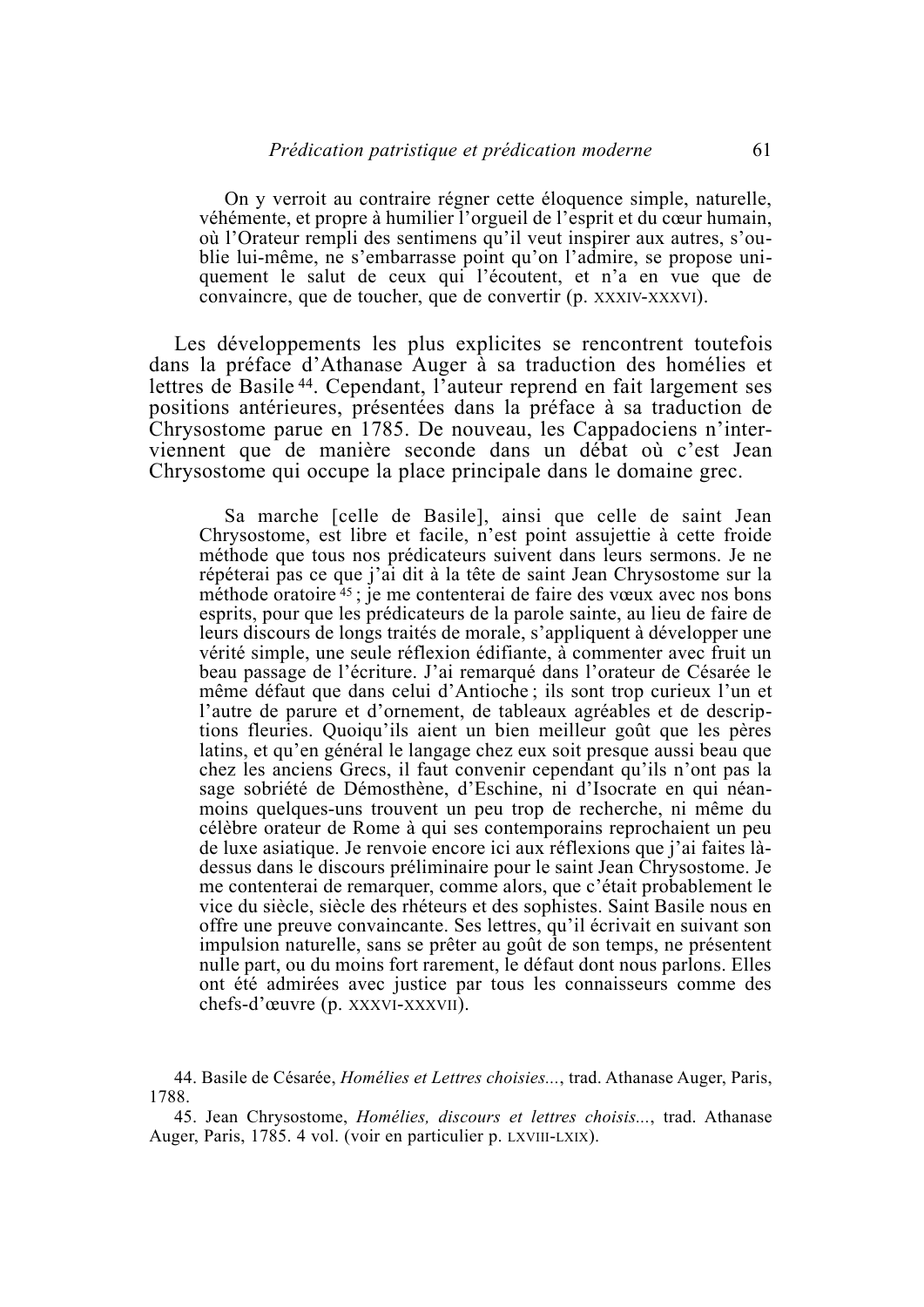Le commentaire de l'auteur sur les lettres basiliennes offre un bel exemple de déformation des perspectives due à l'ignorance des genres littéraires antiques et de leurs règles : en effet, le type d'élaboration rhétorique requis dans une lettre est radicalement différent de celui d'un discours. C'est cette différence qui explique la divergence relevée par Athanase Auger. Un tel élément rappelle, s'il en était besoin, l'influence des préoccupations et des idées du temps sur l'interprétation et la réception des textes antiques.

Ces témoignages, sans être isolés, sont néanmoins assez tardifs; ils interviennent en outre uniquement en lien avec des traductions francaises. Ces deux points tendent à montrer que la réflexion sur cette question n'est pas née d'abord dans le cadre des traductions d'homélies cappadociennes, mais qu'elle y a bien plutôt été transposée a posteriori. À partir d'un certain moment, qui resterait à définir précisément, les traducteurs en langue moderne d'homélies patristiques prennent position dans le débat sur la nature du sermon moderne et les possibilités, réelles ou incantatoires, d'une application d'un modèle primitif; une telle approche s'intègre en outre dans l'évolution plus large de la réflexion sur la nature de l'éloquence, d'une manière qui resterait à préciser. Il est probable que ces différents débats ont soutenu l'activité de traduction des homélies patristiques grecques : cependant, les traductions ne sont ni la source de ces débats, ni leur conséquence.

#### 3. Des homélies sociales

Un deuxième grand thème, après la rhétorique, est présent dans les pièces liminaires liées aux homélies cappadociennes : il s'agit du service des pauvres et, plus largement, de la charité. Le sujet est particulièrement important dans la mesure où trois homélies de Grégoire de Nysse – dont deux seulement ont connu une ample diffusion à l'époque classique – un discours de Grégoire de Nazianze et plusieurs homélies de Basile en traitent directement et ont été traduites à plusieurs reprises du xvie au xville siècle. On a même l'exemple d'un volume regroupant les deux homélies nysséennes et le discours de Grégoire de Nazianze, qui fait explicitement référence à leur contenu. En outre, œuvre de Pier Francesco Zini, cette traduction de 1550 se place dans la mouvance du premier patron de Zini, Gian Matteo Giberti (1495-1543), évêque de Vérone, réformateur de l'Église, y compris dans le domaine du souci des faibles et des pauvres – mais aussi dans un mouvement de retour à l'Écriture et aux Pères contre la scolastique <sup>46</sup>. Les deux dédicaces, dont

<sup>46.</sup> Sur Zini traducteur et le contexte de son travail, voir L. Bossina, E. V. Maltese, « Dal '500 al Migne. Prime ricerche su Pier Francesco Zini (1520-1580) », dans I Padri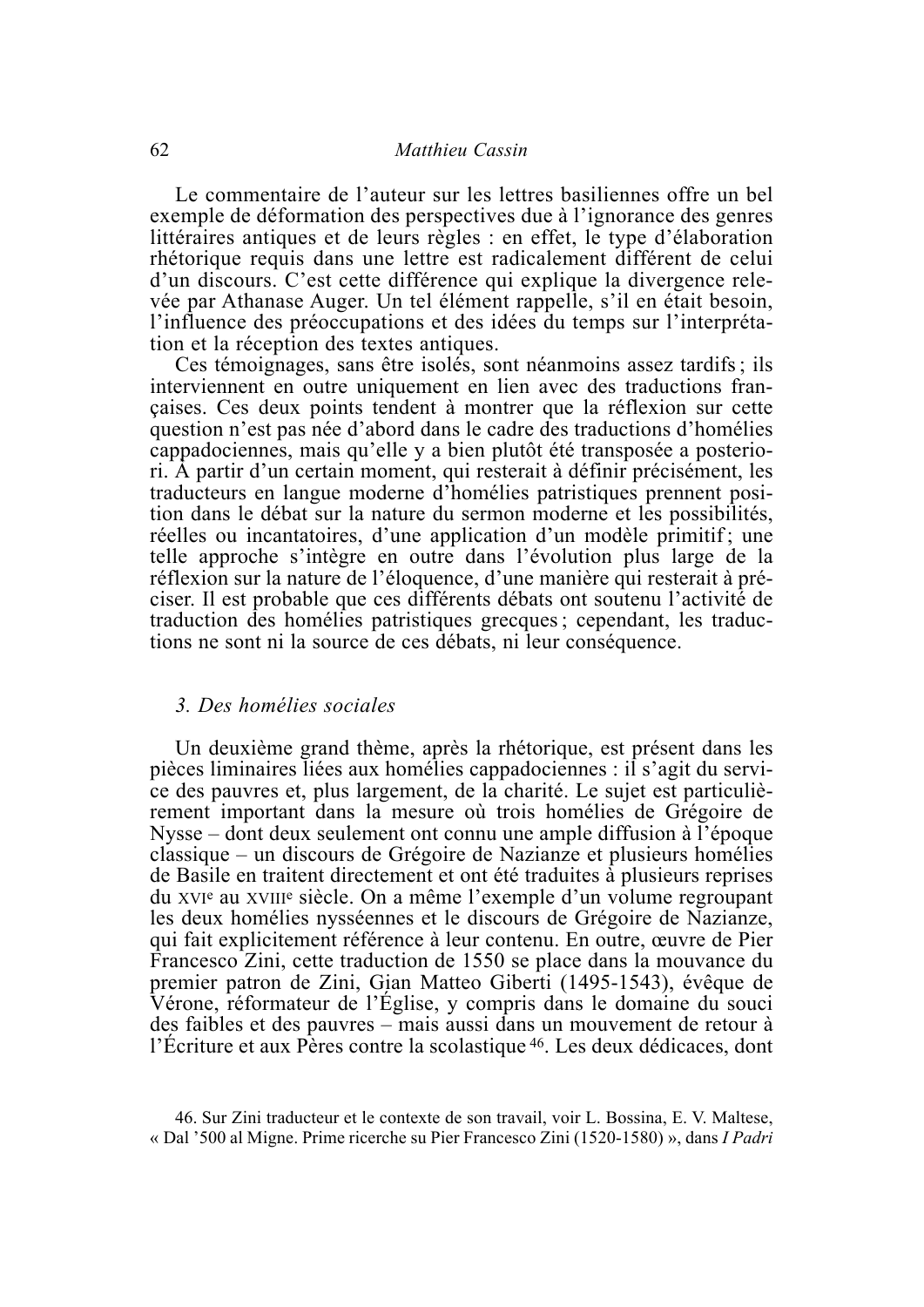l'une a déjà été citée plus haut à propos de la rhétorique sacrée, font explicitement référence au rôle de ces discours patristiques dans l'émulation pour la charité. Dans chacun de ces deux textes, le traducteur met en évidence le rôle parénétique de ces homélies patristiques pour le destinataire moderne.

On trouve déjà, en 1539, un exemple de ce type, avec la publication d'une traduction du Discours sur l'amour des pauvres (Or. 14) de Grégoire de Nazianze, par Sébastien Gryphe (1493-1556)<sup>47</sup>, sous le titre De la cure, et nourrissement des Pauvres, Sermon du Benoist sainct Gregoire Nazanzene, surnomme par excellence Theologien, à Lyon. Or cette traduction, étudiée par Nathalie Zemon Davis en 1967<sup>48</sup>, est directement liée à la mise en place à Lyon en 1534 de l'Aumône générale, institution municipale destinée au soulagement des pauvres. Si le traducteur du grec n'est pas identifié (ce pourrait être Jean de Vauzelles), le cadre de cette publication est assez clair : la traduction française du sermon s'insère dans l'entreprise de publicité liée à l'Aumône générale de Lyon, afin de favoriser la récolte de fonds et l'engagement au sein de la bourgeoisie cultivée locale. La prédication patristique vient donc redoubler les efforts des modernes et leur fournit à la fois la caution de l'Église primitive dans ce souci renouvelé des pauvres, et l'appui d'une rhétorique efficace. Sans préface ni dédicace, cette publication se révèle pourtant d'un grand intérêt pour comprendre les fonctions des éditions et traductions d'homélies cappadociennes à l'époque moderne.

#### 4. Hérétiques anciens et modernes

Le dernier point abordé concerne un aspect bien connu de l'érudition patristique à l'époque classique, le rapport à l'hérésie et aux controverses religieuses; je m'y attarderai peu, dans la mesure justement où il a été déjà amplement étudié<sup>49</sup>. En effet, une part essentielle

sotto il torchio : le edizioni dell'Antichità cristiana nei secoli XV-XVI : atti del Convegno di studi, Certosa del Galluzzo, Firenze, 25-26 giugno 1999, éd. M. Cortesi (Millenio medievale 35, atti di convegni 10), Tavarnuzze, 2002, p. 217-287.

47. Sur cet éditeur lyonnais, voir R. Mouren (éd.), *Quid novi? Sébastien Gryphe* à l'occasion du 450<sup>e</sup> anniversaire de sa mort. Actes du colloque, 23 au 25 novembre 2006, Lyon-Villeurbanne, Bibliothèque municipale de Lyon, Enssib, Villeurbanne, 2008.

48. N. Zemon Davis, « Gregory Nazianzen in the Service of Humanist Social Reform », Renaissance Quarterly 20, 1967, p. 455-464.

49. Voir en ce sens les remarques de J.-L. Quantin, « Les jésuites et l'érudition anglicane »,  $XVII^e$  siècle 237, 2007, p. 691-711 : « Après avoir parcouru cinquante ans de rapports entre érudits jésuites et anglicans, est-il besoin de discuter la thèse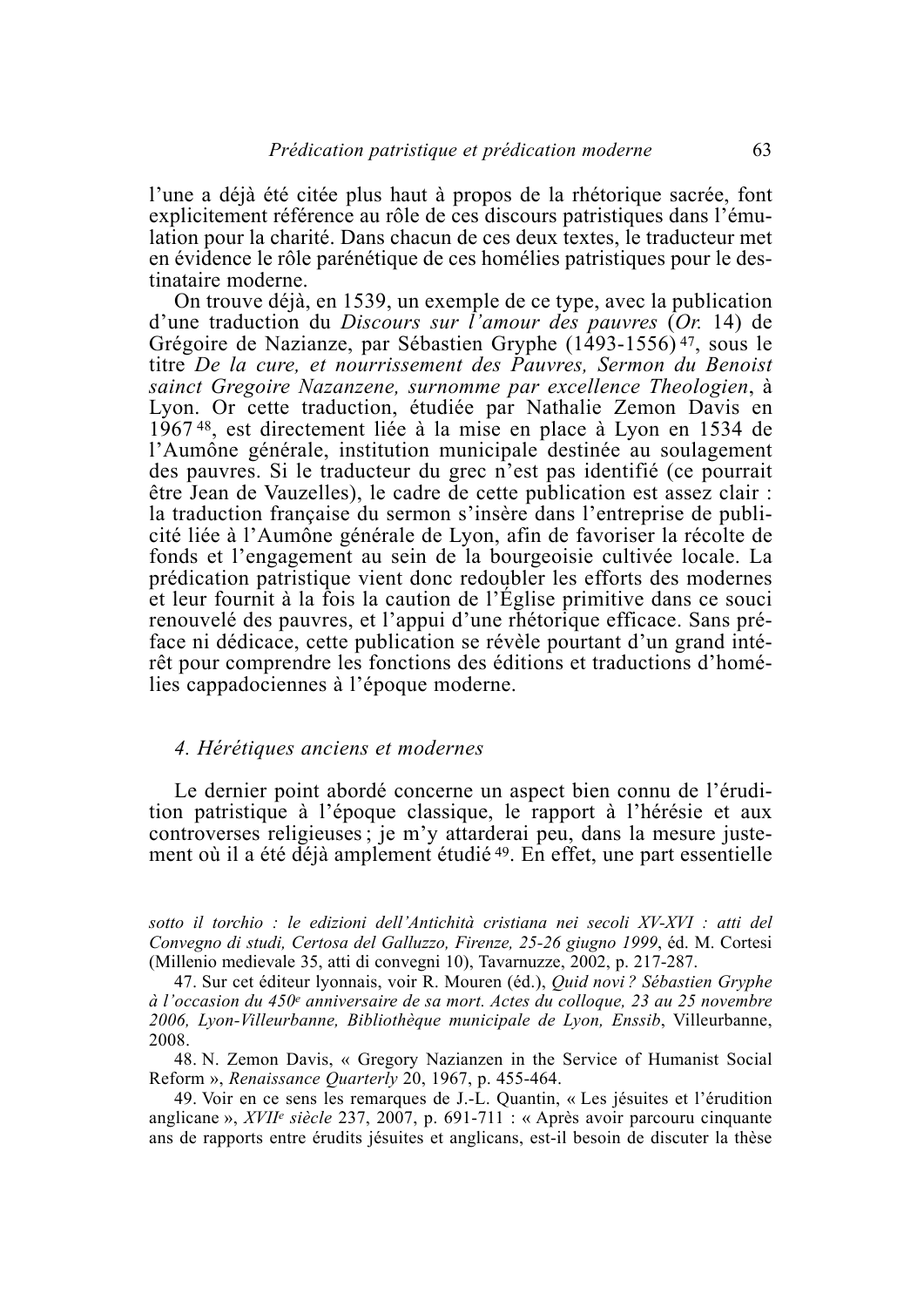de l'érudition patristique n'est à aucun moment déconnectée des querelles doctrinales du moment, qu'il s'agisse de puiser des arguments dans les traités patristiques, ou simplement de refaire ce qu'un membre du parti adverse avait déjà fait, mais de manière supposée biaisée, comme l'a montré Jean-Louis Quantin à propos des éditions d'Opera de Chrysostome<sup>50</sup>. On en trouve un exemple dans la dédicace à Sixte Quint de l'édition de Pietro Galesini des homélies sur le jeûne de Basile (1587), déjà citée  $51$ :

Mais il y en a une autre, à savoir qu'Érasme, non seulement mauvais traducteur, mais encore, comme c'est l'habitude des hérétiques, ennemi de la vérité, a refusé à cet illustre docteur la paternité de certains livres et, catégoriquement, celle du second discours sur le jeûne, dont le style, a priori peu différent du sien, démontre avec vraisemblance et nécessité que Basile en est l'auteur, n'est-ce pas ? Oue dis-je ? elle est rédigée avec tant de grâce et d'élégance que c'est en lui, en lui seul et en aucun autre que l'on en reconnaît l'auteur.

L'adversaire ici visé est Érasme, qui dans ses édition et traduction de 1530 et 1532, avait contesté l'authenticité de la deuxième homélie, pour des raisons principalement stylistiques. Au-delà de la question

selon laquelle, entre le XVI<sup>e</sup> et le XVII<sup>e</sup> siècle, les jésuites seraient passés tout droit d'un usage polémique des Pères à une démarche philologique, "à un échange amical et à une collaboration confiante avec des érudits des autres confessions"? (citation de H. J. Sieben, « Von der Kontroverstheologie zur Zusammenarbeit in der Res publica literaria (1546-1643). Jesuitenpatristik von Petrus Canisius bis Fronton du Duc », dans Petrus Canisius SJ (1521-1597). Humanist und Europäer, éd. R. Berndt, [Erudiri sapientia : Studien zum Mittelalter und zu seiner Rezeptionsgeschichte 1], Berlin, 2000, p. 169-201, ici p. 171) Le schéma est séduisant pour des patrologues d'aujourd'hui – rassurant, même, pour des jésuites d'après Vatican II. On en aura assez dit quand on aura relevé que le modèle supposé de cette mutation n'est autre que Fronton du Duc... Il est vrai que celui-ci, tout comme Montagu ou Young, inscrivait explicitement ses relations transconfessionnelles dans le cadre de la République des Lettres. Mais les antagonismes n'en disparaissaient pas pour autant. Seule une représentation naivement irénique de la République des Lettres peut ignorer le rôle structurel qu'y tinrent les controverses, et pas seulement religieuses »  $(p. 708-709)$ .

50. J.-L. Quantin, « Du Chrysostome latin... » (cité n. 6).

51. « Sed alia est etiam, quod ille non modo malus interpres, sed ueri opugnator Erasmus, quemadmodum moris haereticorum est, tam praeclari doctoris libros quosdam negauit, praeciseque alteram de ieiunio concionem : cuius scriptorem, nempe Basilium, probabiliter, necessarioque demonstrat stylus, a priori non dissimilis. Immo uero ea ita belle eleganterque contexta est, ut illum ipsum unum agnoscamus eius auctorem, alium praetera neminem » (ff. A3v-A4).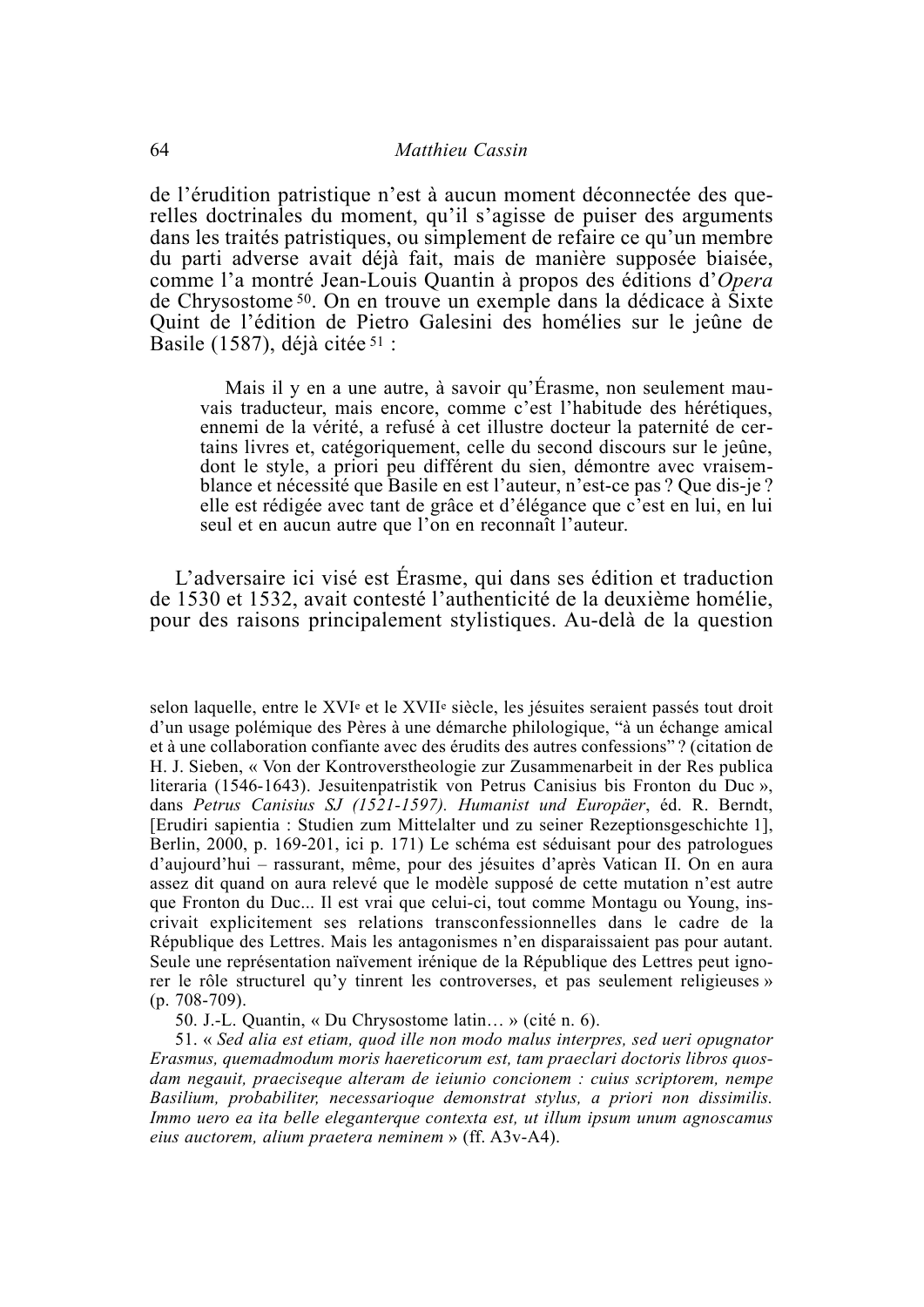d'authenticité, le traducteur poursuit par un parallèle entre hérétiques anciens et modernes<sup>52</sup>:

Pourtant, même de nos jours où le poignard des hérésies demeure planté dans les entrailles de certaines provinces, on ne manque pas non plus d'hérétiques ariens pour considérer que le jeûne est un choix, alors qu'il est à la fois prescrit par les lois divine, apostolique et ecclésiastique. On trouve contre eux le seul Basile qui, en héros invincible, combat brillamment, avec ces discours pour armes. C'est pourquoi il n'était pas non plus étranger à la raison d'État de lancer en pleine lumière comme des flèches ces discours d'un défenseur si grand et si vaillant. en particulier au nom de Votre Sainteté, à qui je promets le renfort supplémentaire de sentinelles plus grandes.

Il s'agit ici clairement d'une patristique de combat. Dans un registre un peu différent, lorsque les homélies ne cadrent pas avec la doctrine d'un parti, elles ne sont pas à l'abri de tentatives de déformations. Ainsi, Simon Sten (vers 1540-1619), dans sa traduction de l'homélie de Basile sur les quarante martyrs de Sébaste, suppose, lorsqu'il rencontre une mention de l'intercession des saints, une interpolation tardive due à des moines anthropolâtres, qui auraient déformé la pure doctrine de Basile en une position inacceptable pour ce protestant  $53$ :

Cette homélie est pleine d'enseignements et de consolations. Il y a toutefois été fait par des moines idolâtres, à ce que l'on peut raisonnablement croire, certains ajouts encourageant quelque peu l'anthropo*lâtrie*, qui s'insinua peu après, et toutefois sans la moindre cohérence avec le sujet, si bien que n'importe qui, à l'exception des Jésuites,

52. « Verum enimuero non desunt his etiam temporibus, quibus haeresum sica in quarundam prouinciarum uisceribus fixa inhaeret, Ariani item haeretici, qui ieiunium, lege uel diuina, uel apostolica, uel ecclesiastica indictum, liberum opinentur. Est contra istos unus Basilius, tamquam inuictus heros, qui egregie pugnat harum concionum quasi armis. Itaque non alienum item fuit rationibus publicis, in lucem tanti tamque fortis defensoris, conciones has tamquam tela emittere, nomine praesertim Sanctitatis tuae : cui reliqua maiorum uigiliarum praesidia polliceor » (f. A4r-v).

53. Homilia Basilii Magni in quadraginta milites martyrii coronam adeptos Licinii tempore in urbe Armeniae Sebastia, in latinum sermonem conversa a Simone Stenio..., Heidelbergae, impensis J. Rosae, 1614. « Homilia ista plena est doctrinae et consolationis. Inserta tamen quaedam, ut credi par est, ab idololatricis Monachis, ανθρωπολατρείαν quae paulo post irrepsit, nonnihil confirmantia, cum narratione tamen plane non cohaerentia, ut quiuis, exceptis Iesuitis, attentius legens, animaduertere possit, temere haec inculcata fuisse. Neaue enim in mentem uenit sanctissimis illis uiris honorem Soli Deo debitum ad homines transferre et seruos Domino aequare »  $(p. 4-5)$ .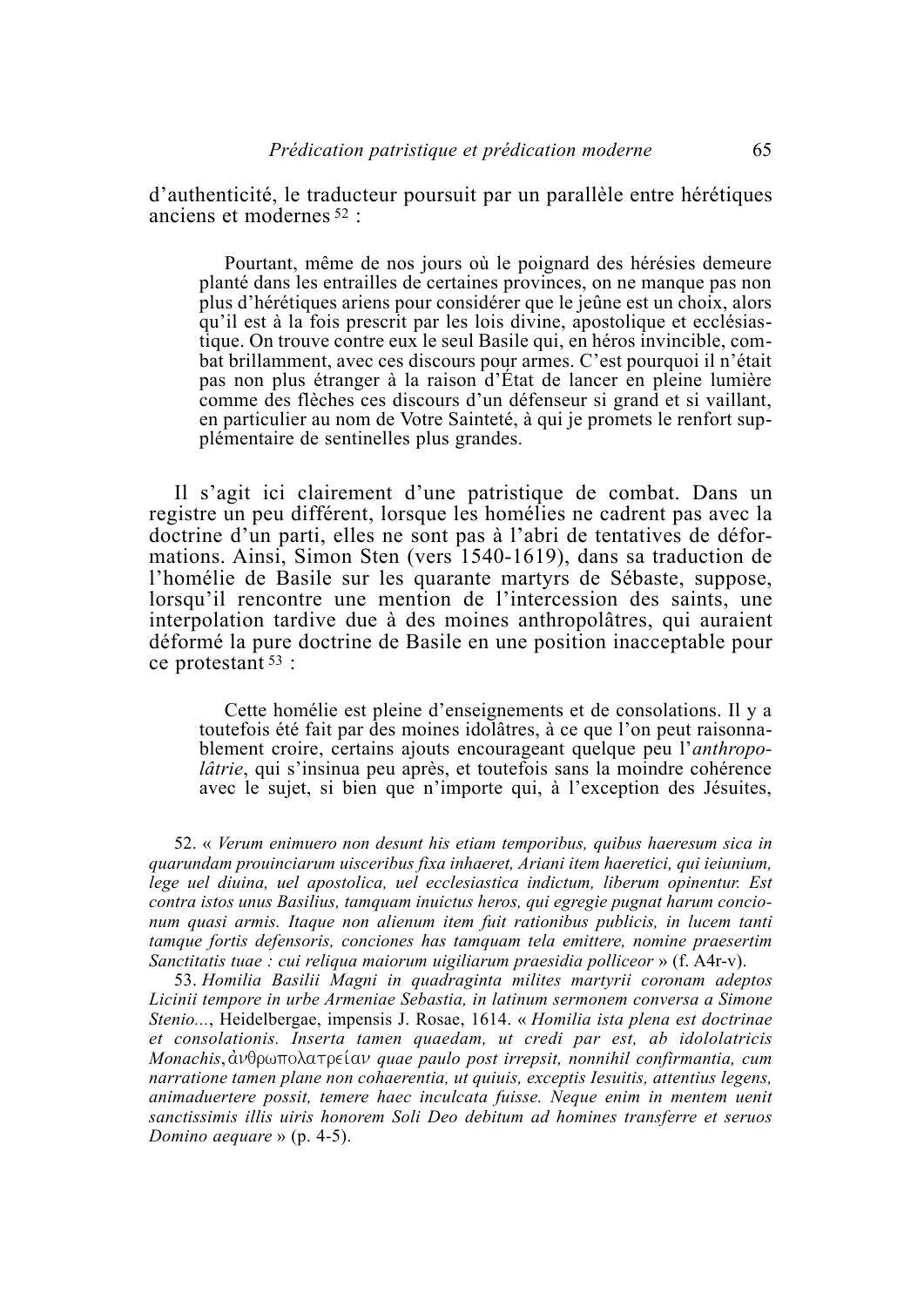#### Matthieu Cassin

pourra, par une lecture assez attentive, se rendre compte que cela a été inséré là sans réflexion. C'est en effet qu'il n'est pas venu à l'esprit de ces hommes si saints d'attribuer aux hommes un honneur dû à Dieu seul ni de rendre des esclaves égaux à leur Seigneur.

En outre, ce passage s'insère dans un long développement consacré à l'exemple des martyrs pour les fidèles d'aujourd'hui, ce qui replace directement l'homélie dans le contexte religieux contemporain, et en particulier dans celui des luttes religieuses  $54$ :

Parmi ces myriades, si nombreuses, de gens profanes, athées, impurs, parmi les hurlements de la foule et le vacarme des armes, parmi le sang et les villes prises d'assaut, ces jeunes gens si vaillants ont nourri et préservé leur piété et leur foi, mieux que, de nos jours, beaucoup de chrétiens, engendrés et éduqués par des chrétiens dans la paix la plus profonde et dont une bonne part ne comprennent guère ce qu'est le christianisme. Quelques-uns, même s'ils ont appris la vérité, chancellent pourtant, dès qu'ils encourent un risque en la confessant, au moindre bruissement de changements à venir et se tournent « vers le bord qui se porte bien », comme on le lit chez Aristophane, ou, comme le dit notre cher Basile, « vers le parti fort, en piétinant ceux de leurs amis qui sont faibles, mais en servant les puissants ».

On trouve un autre exemple de ce parallèle entre les hérétiques passés et présents dans la traduction de Pirckheimer des deux discours contre Julien de Grégoire de Nazianze (1528)<sup>55</sup>, et bien d'autres encore.

54 « Inter tot profanorum, atheorum, impurorum hominum Myriadas, inter turbarum clangorem et armorum strepitum, inter caedes et urbium expugnationes fortissimi hi iuuenes pietatem fidemque et aluerunt et conseruarunt melius, quam multi hoc tempore inter Christianos et a Christianis in altissima pace nati et educati, quorum bona pars, quid Christianismus sit, non intelligunt; nonnulli etsi ueritatem didicerunt, ingruente tamen confessionis periculo, ad quemuis secuturae mutationis rumusculum uacillant, et se convertunt  $\pi \rho \dot{\delta}$   $\vec{\delta}$   $\vec{\epsilon}$   $\psi$   $\pi \rho \dot{\alpha} \tau \tau \dot{\delta} \nu$   $\tau \ddot{\delta} \dot{\chi}$  (Aristophane, Grenouilles, 537), ut est apud Aristophanem, uel ut loquitur noster Basilius  $\pi \rho \dot{\delta}$   $\tau \dot{\delta}$ δυνατόν μέρος τούς μέν ασθενούντας των φίλων καταπατούντες, θεραπεύον τες δέ τούς κρατούντας (cf. Basile de Césarée, Ep. 226, 2) » (p. 3-4). Les deux citations sont en grec dans le texte. Le début du passage peut être rapproché, comme me le signale François Ploton-Nicollet, d'un texte de Sénèque, De constantia sapientis, 2, 6, qui est ici clairement démarqué.

55. Beati Gregorii Nazianzeni theologi orationes duae Iulianum Caesarem infamia notantes Bilibaldo Pirckeihmero Caesareo Consiliario interprete [Norimbergae] per Fridericum Arthemisium] M.D.XXVIII.